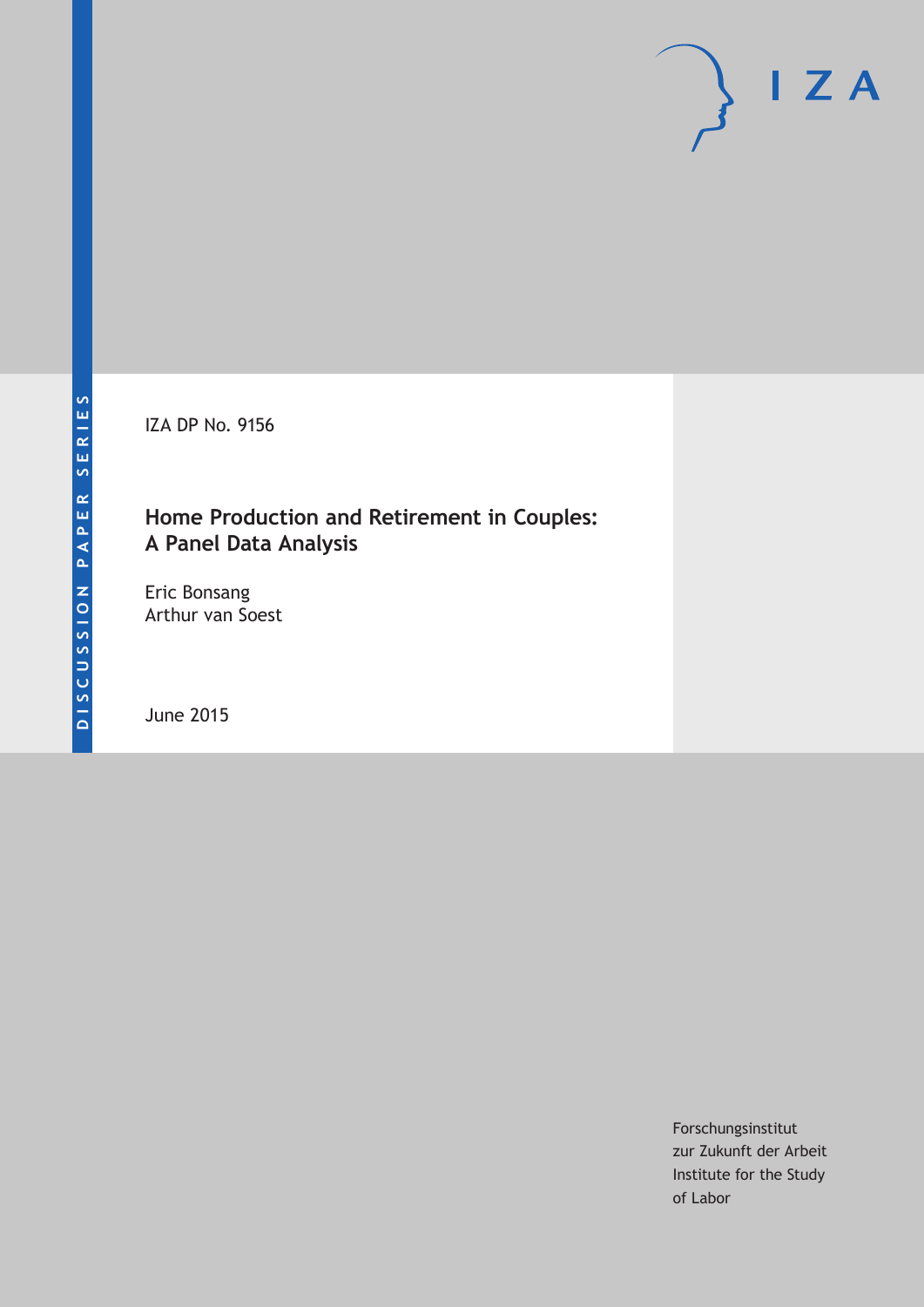# **Home Production and Retirement in Couples: A Panel Data Analysis**

# **Eric Bonsang**

*LISER and Netspar*

# **Arthur van Soest**

*Tilburg University, Netspar and IZA*

# Discussion Paper No. 9156 June 2015

IZA

P.O. Box 7240 53072 Bonn Germany

Phone: +49-228-3894-0 Fax: +49-228-3894-180 E-mail: iza@iza.org

Any opinions expressed here are those of the author(s) and not those of IZA. Research published in this series may include views on policy, but the institute itself takes no institutional policy positions. The IZA research network is committed to the IZA Guiding Principles of Research Integrity.

The Institute for the Study of Labor (IZA) in Bonn is a local and virtual international research center and a place of communication between science, politics and business. IZA is an independent nonprofit organization supported by Deutsche Post Foundation. The center is associated with the University of Bonn and offers a stimulating research environment through its international network, workshops and conferences, data service, project support, research visits and doctoral program. IZA engages in (i) original and internationally competitive research in all fields of labor economics, (ii) development of policy concepts, and (iii) dissemination of research results and concepts to the interested public.

<span id="page-1-0"></span>IZA Discussion Papers often represent preliminary work and are circulated to encourage discussion. Citation of such a paper should account for its provisional character. A revised version may be available directly from the author.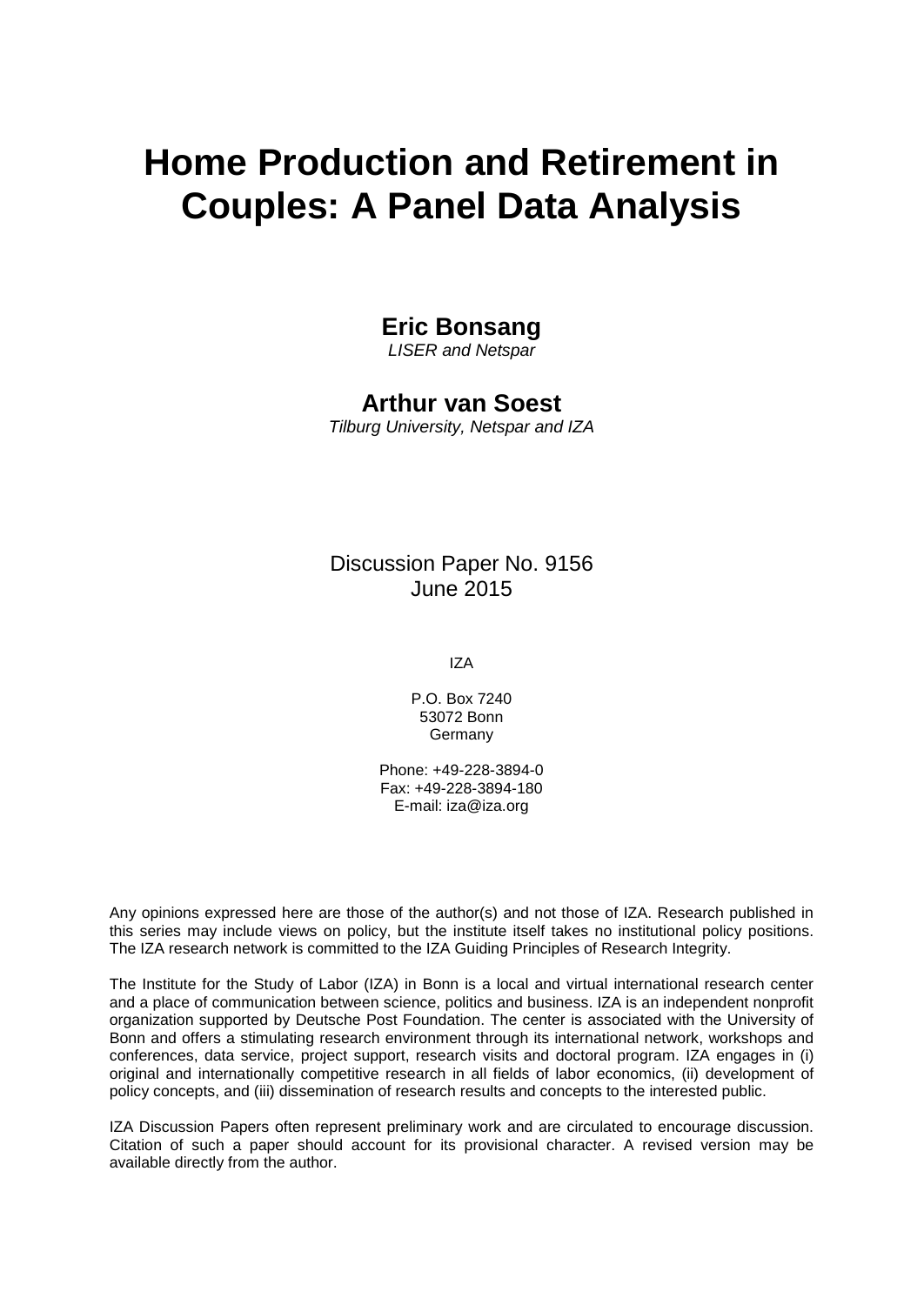IZA Discussion Paper No. 9156 June 2015

# **ABSTRACT**

# **Home Production and Retirement in Couples: A Panel Data Analysis[1](#page-1-0)**

We analyse the effects of retirement of one partner on home production by both partners in a couple. Using longitudinal data from Germany on couples, we control for fixed household specific effects to address the concern that retirement decisions are correlated with unobserved characteristics that also affect home production. For males and females, we find that own retirement significantly increases the amounts of home production. There are negative cross-effects of retirement on home production done by the partner. The fall in household income at retirement of one of the partners is largely compensated by an increase in total household production.

JEL Classification: J22, J29, J14

Keywords: time allocation, home production, retirement, couples

Corresponding author:

Arthur van Soest Department of Econometrics & Operations Research Tilburg University P.O. Box 90153 5000 LE Tilburg The Netherlands E-mail: [A.H.O.vanSoest@uvt.nl](mailto:A.H.O.vanSoest@uvt.nl)

 $1$  The authors are grateful for useful comments to Jim Been and the participants of a workshop on family economics at the Paris Graduate School of Economics 2014, the International Netspar Pension Workshop 2015 in Amsterdam, the Royal Economic Society Conference 2015 in Manchester, and a SEMILUX seminar 2015 in Luxembourg.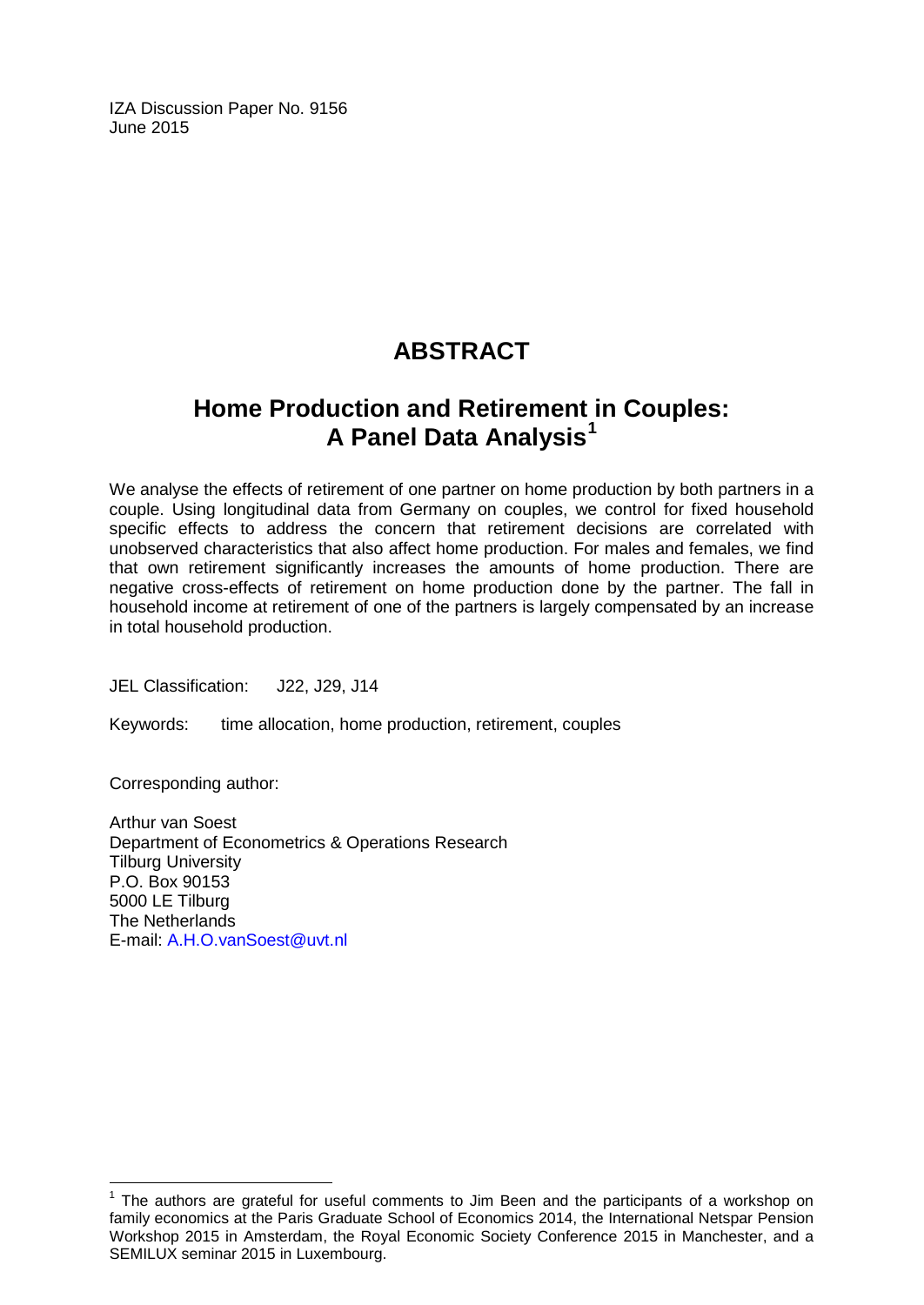#### **1. Introduction**

Retirement is one of the main economic and social changes in the lives of most individuals and their households. Most people retire abruptly from a full-time job to a situation where they no longer take part in paid work. This not only affects their personal and household income, but also their social network and the activities on which they spend their time. For individuals in couples, retirement of the partner may have an important impact through household income, but also through the changes in the time spent by the retired partner on, for example, household production or joint leisure activities. The effects of retirement on the other partner have been used in the retirement literature to explain, for example, the stylized fact that many couples retire at almost the same point in time, in spite of an age difference (Hurd, 1990; Gustman and Steinmeier, 2000, 2009).

The economics literature has emphasized the stylized fact that household consumption expenditures drop substantially upon retirement of the main earner, known as the retirement consumption puzzle (Hamermesh, 1984; Banks et al., 1998). Several explanations for this puzzle have been given (see, e.g., Hurst, 2008, or Battistin et al., 2009), such as a reduction in work related expenses, or, the focus of this paper, a fall in required consumption expenditures to achieve a given welfare level because of an increase in time spent on household production activities. For example, Aguiar and Hurst (2005, 2007) find that after retirement, individuals in the US spend more time on shopping and preparing food, leading to a lower effective price of food consumption. Hurd and Rohwedder (2008) find that after retirement, men and women in the US spend more time on house cleaning, and men also spend more time on home improvements and gardening or yard work, probably reducing the need for expenditures on outsourcing.

Stancanelli and van Soest (2012), unlike the studies mentioned above, also consider the effect of retirement of one spouse on the time spent on home production by the partner. Using cross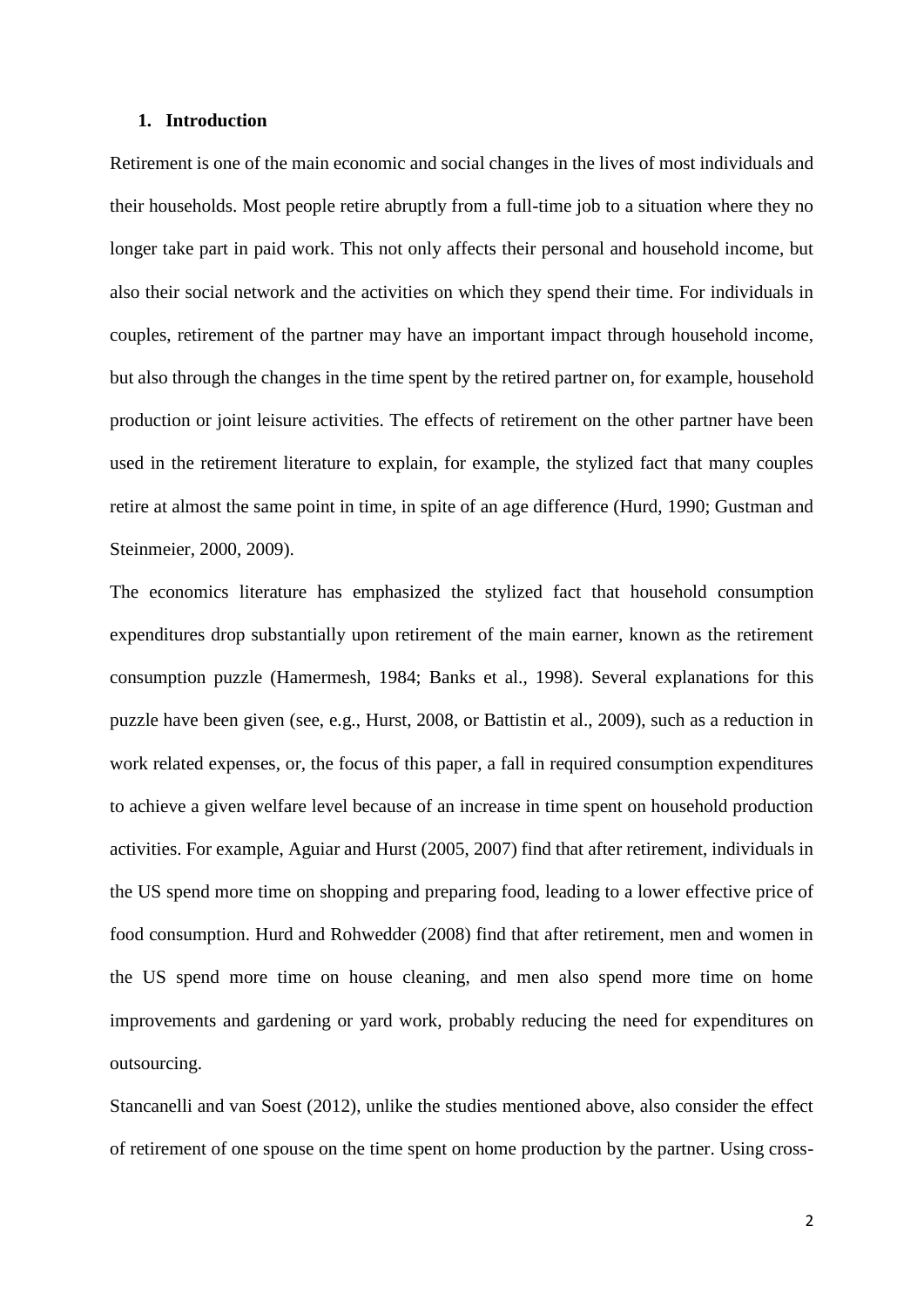section data on French couples around retirement age, they find that men respond to their wives' retirement by significantly reducing the time they allocate to home production, while there is no significant effect of men's retirement on their wives' hours of home production. Battistin et al. (2009) and Stancanelli and van Soest (2012) account for the potential endogeneity of retirement decisions exploiting a regression discontinuity approach, based upon the minimum age for receiving retirement benefits in Italy and France. Aguiar and Hurst (2005) also allow for endogeneity of retirement but make the stronger assumption that age can be used as an instrument for retirement. None of these studies uses panel data.

The current study uses longitudinal data on time use of German couples in the age group 45 - 75 that are followed over time from 1993 until 2009. The data set not only contains rich background information, but also has survey information on the time spent on various types of activities (housework, errands, household repairs/gardening, hobbies, education, child care), similar to the time use information in the HRS consumption and activities module (see Hurd and Rohwedder, 2008).

Previous research has shown that this type of retrospective survey information has certain drawbacks compared to the detailed diary information typically collected in specific time use surveys, but does lead to reliable results in multivariate analysis where the focus is not on the absolute amounts of time spent on certain activities but on the relations between time use and other variables (see Bonke, 2005, and Kitterød and Lyngstad, 2005). The potential drawbacks of the retrospective nature of the survey questions are in our view amply compensated by the unique longitudinal nature of the data, particularly since this allows for considering within household changes at retirement and for the use of household specific fixed effects in the empirical models. Incorporating these in the model makes it possible to identify the causal effects of retirement while controlling for time persistent confounding factors that simultaneously affect retirement and time allocation. This provides an alternative to the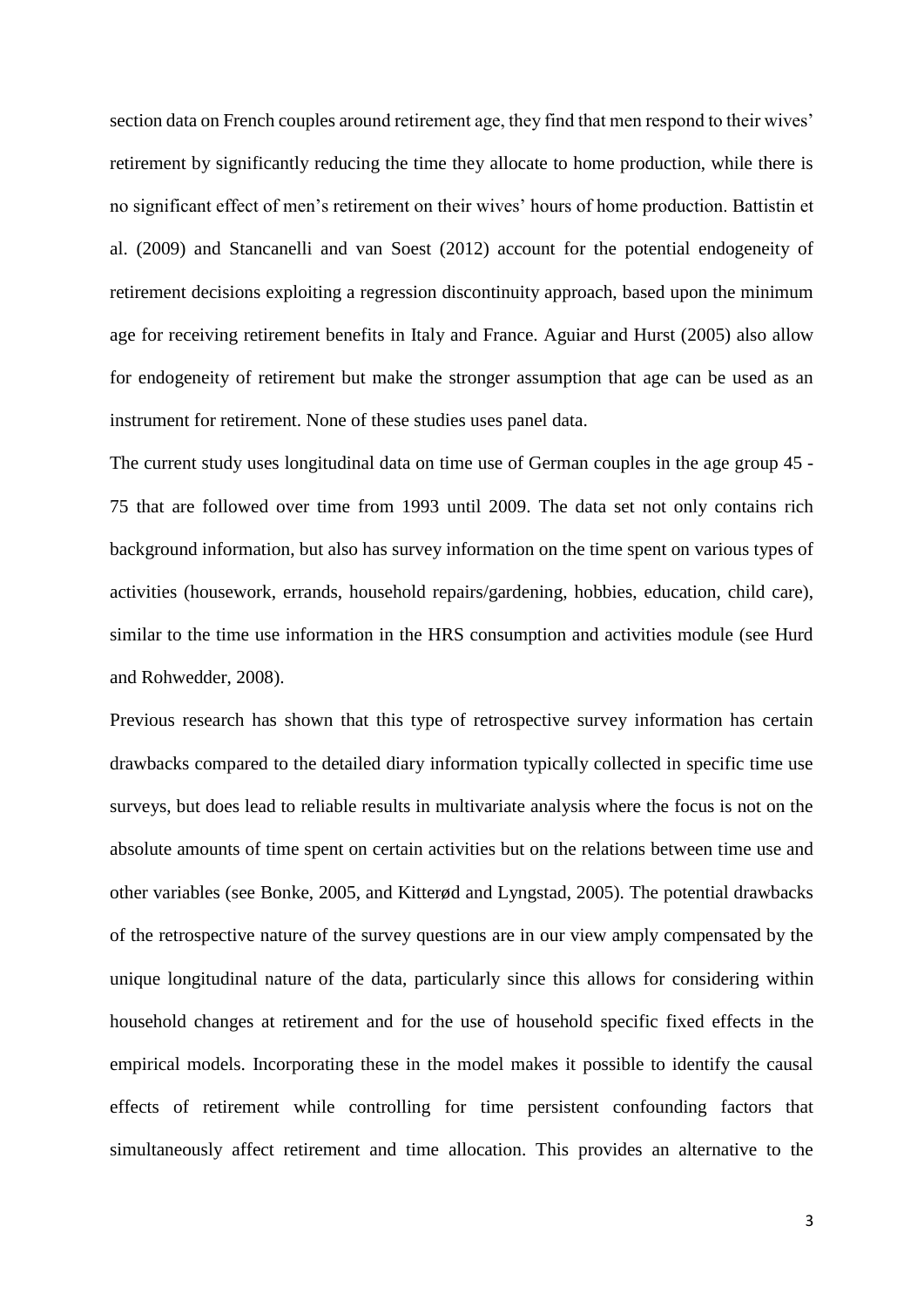identification strategy of Battistin et al. (2009) and Stancanelli and van Soest (2012) which is less convincing in the German institutional setting than in Italy or France because there are several standard retirement ages but not one unambiguous minimum retirement benefits eligibility age.

We analyse the effect of retirement of both partners on the time spent and the value of home production activities by both partners. We compare the results of fixed effects and random effects specifications imposing and not imposing independence between error terms and the retirement status variable. We argue that the fixed effects specification in which retirement is independent of the error terms is the preferred specification. A regression discontinuity approach where we instrument retirement of both spouses with age dummies for several institutional retirement ages in Germany gives findings of similar magnitude but much less precision.

Using the model estimates for both males and females, we find that own retirement significantly increases home production and that this increase largely compensates the income loss at retirement. We also find significantly negative cross-effects of retirement on home production done by the partner, which partly undo the effects of increases in own home production. This leads to the conclusion that retirement of one partner leads to important adjustment in home production of both partners, something that deserves more attention when trying to understand the impact of retirement on the economic and non-economic well-being of older couples.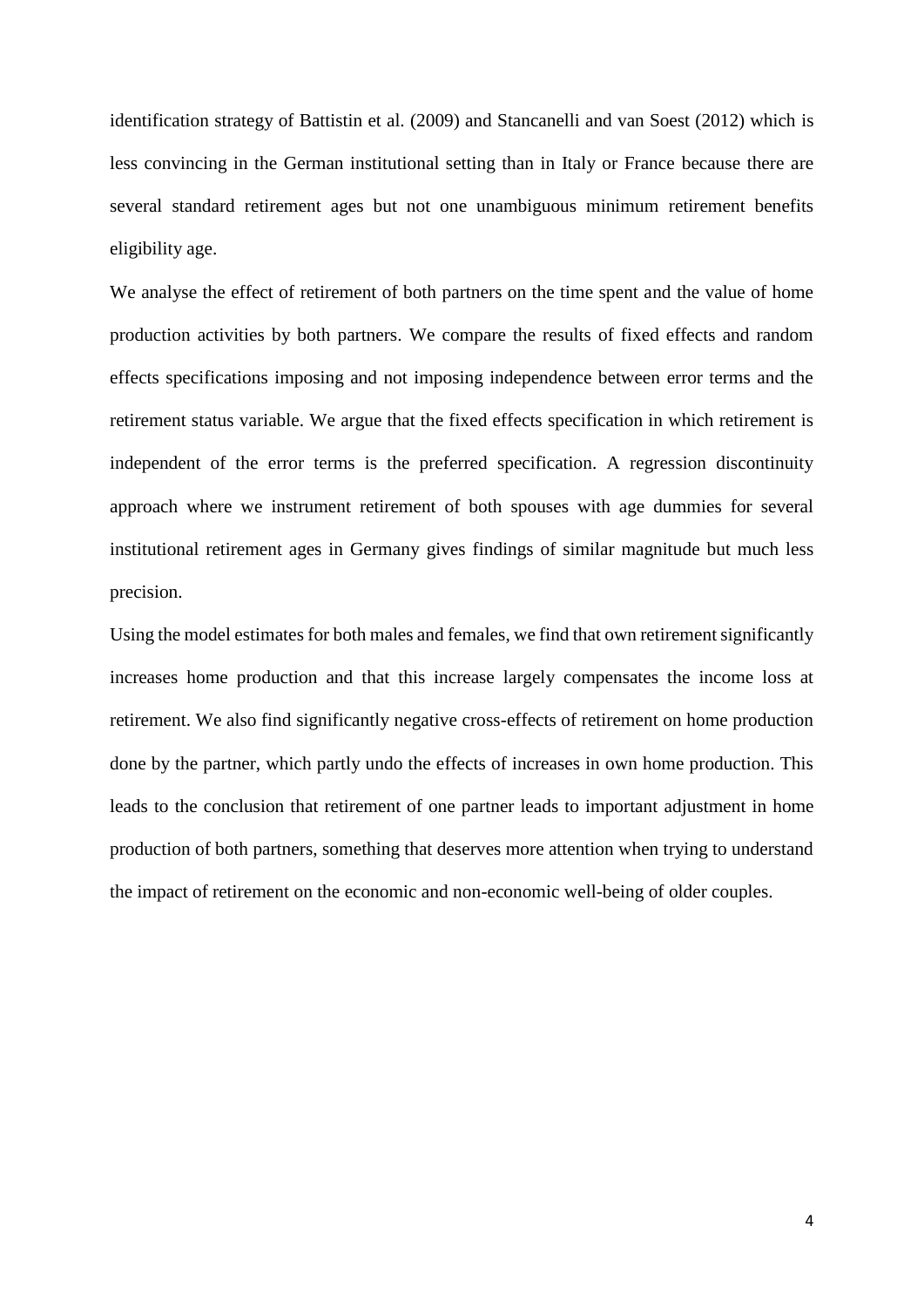#### **2. Empirical approach**

1

The aim of the empirical analysis is to analyse the impact of retirement of the husband and wife's<sup>2</sup> retirement ( $R_{it}^{m}$  and  $R_{it}^{f}$ , respectively) on hours of home production ( $h_{it}^{m}$  and  $h_{it}^{f}$ ). The equations to be estimated are the following:

$$
h_{it}^{m} = \beta_1^{m} R_{it}^{m} + \beta_2^{m} R_{it}^{f} + X_{it} \beta^{m} + \alpha_i^{m} + \nu_{it}^{m}, \qquad (1)
$$

$$
h_{it}^f = \beta_1^f R_{it}^f + \beta_2^f R_{it}^m + X_{it} \beta^f + \alpha_i^f + V_{it}^f,
$$
 (2)

Here  $X_{it}$  is a row vector of control variables describing personal and household characteristics of husband and wife,  $\beta_1^j$ ,  $\beta_2^j$ , and  $\beta^j$  are parameters to be estimated,  $\alpha_i^j$  represents the timeinvariant unobserved heterogeneity terms and  $v_i^j$  the time-varying error terms, for  $j = m, f$ . Assuming that  $v_i^j$  is identically and independently distributed and independent of  $X_i$ ,  $R_i^m$ , and  $R_i^f$  and that  $\alpha_i^j$  is normally distributed and independent of  $X_i$ ,  $R_i^m$ , and  $R_i^f$ , the model is a standard random effects (RE) model that can be estimated with the standard estimator for linear RE models. The latter assumption may not hold if retirement ( $R_{it}^{m}$  and/or  $R_{it}^{f}$ ) is related to time-invariant unobserved heterogeneity  $(\alpha_i^j)$ . For instance, preferences for leisure or productivity in market or non-market activities are potential drivers of both retirement and the allocation of non-working time. As a result, RE estimates of the parameters of interest are likely to be biased. The assumption of independence of explanatory variables and time-invariant heterogeneity can be relaxed using a fixed effects (FE) model and the standard (within-group) estimator for this model.

<sup>&</sup>lt;sup>2</sup> We also include cohabiting (heterosexual) couples but will often refer to the two partners in these couples as husband and wife for ease of exposition.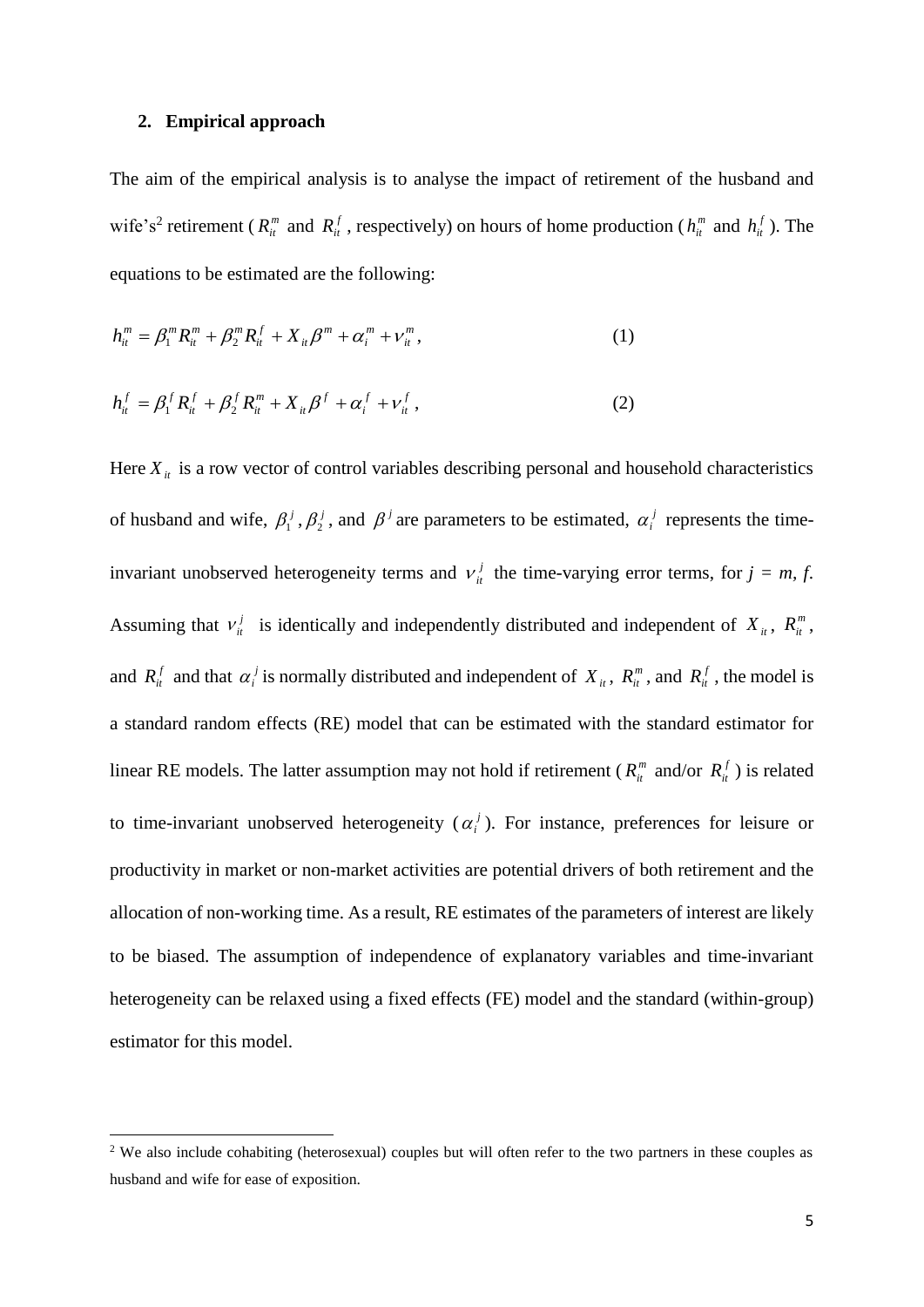In order to assess the validity of our results, we also estimate the model using an identification strategy similar to Stancanelli and van Soest (2012), adjusted for the German institutional setting. Following Bonsang and Klein (2012), our instruments are indicators for reaching ages 60, 63 and 65 at which individuals can start collecting retirement benefits. Which of the three ages applies depends upon the individual's labour market history; see, for example, Börsch-Supan and Jürges (2009) for details. While reaching these specific ages has a direct effect on the probability of retirement, it is unlikely that the effect of age on home production is discontinuous at these (or other) ages, keeping retirement constant. In this case, we model retirement of both partners as probit models including the vector of control variables *X* and six dummies that are equal to one when the individual or the partner has reached the ages 60, 63 or 65. The three equations (for home production, own, and partner's retirement) are then jointly estimated allowing for correlations between the three error terms using simulated maximum likelihood (See Roodman 2007, 2009). These models therefore allow for random effects (treated as part of the error terms) but not for fixed effects (since error terms are not allowed to be correlated with the exogenous explanatory variables).

#### **3. Data**

#### *3.1 Sample*

1

The empirical analysis uses GSOEP data from 1993 to 2009. The GSOEP is a longitudinal household survey that has started in West Germany in 1984 and in East Germany in 1990.<sup>3</sup> We use data as of 1993 because this is the first wave where the questions about time use not only

<sup>&</sup>lt;sup>3</sup> The GSOEP is described in Wagner *et al.* (1993). It is sponsored by the Deutsche Forschungsgemeinschaft and administered by the German Institute for Economic Research (Berlin) and the Center for Demography and Economics of Aging (Syracuse University).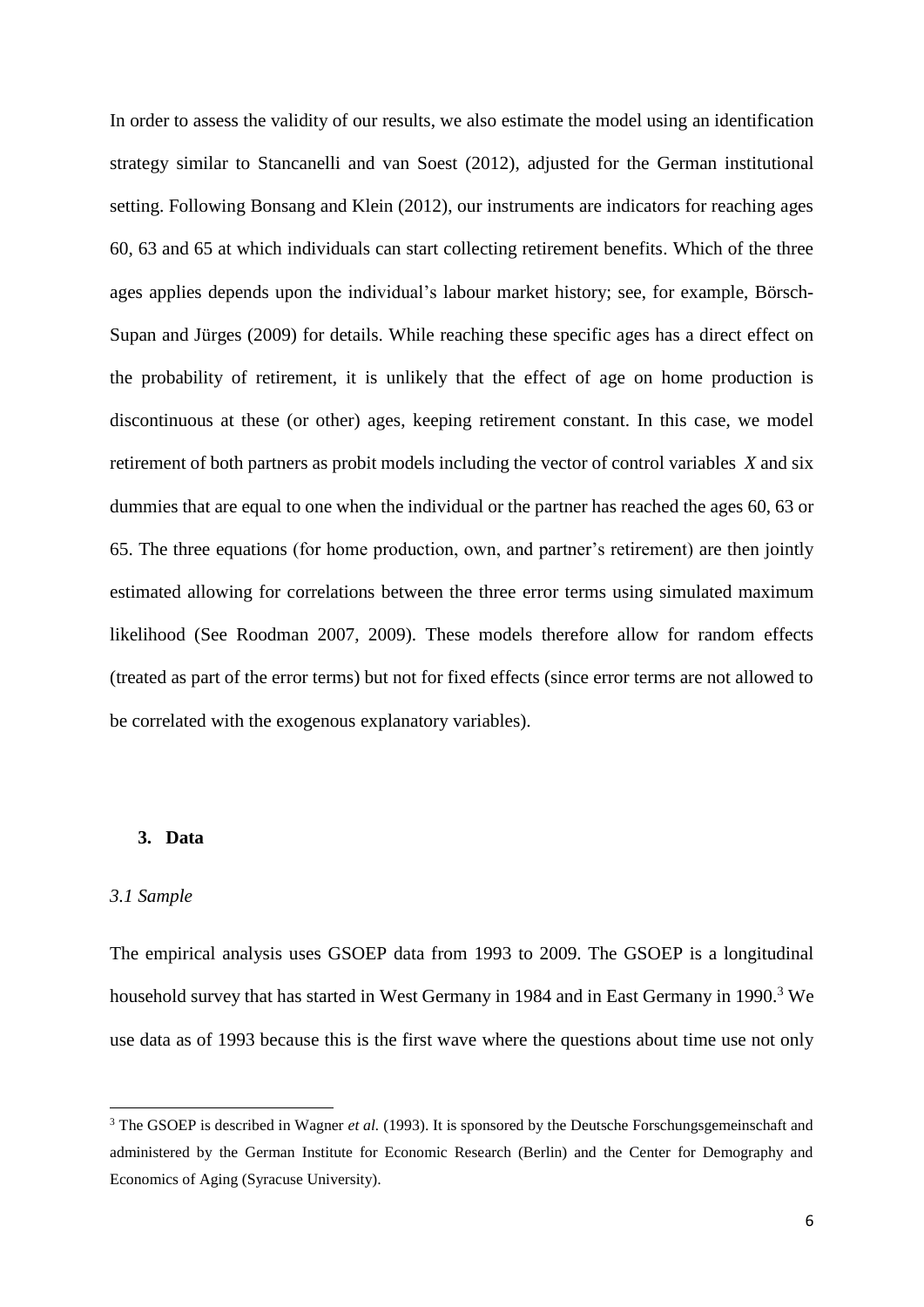on weekdays but also during a normal Saturday and a normal Sunday are available.<sup>4</sup> These questions are only asked once every two years and we only use the waves in which they were asked.<sup>5</sup> Our sample is restricted to individuals living in heterosexual couples (cohabiting or married) who are both between 45 and 75 years old and not belonging to the special subsamples of foreigners or high-income households. <sup>6</sup> As the focus of this study is on couples' transitions into retirement, we select couples where both partners are working when they are first observed. We drop observations where individuals report not working but are observed going back to work in later waves since we focus on retirement as definitive withdrawal from the labour market. Finally, we drop all observations with missing or unreliable values<sup>7</sup> for the variables used in the analysis. Our final sample includes 6,172 observations about 1,571 couples.

#### *3.2 The measure of home production*

1

GSOEP has survey questions on the number of hours respondents spent on several activities on a normal weekday, a normal Saturday, and a normal Sunday; see Figure 1 for the exact wording of the questions. These activities include: job, apprenticeship, and/or second job (including travel time to and from work); errands (shopping, trips to government agencies, etc); housework (washing, cooking, cleaning); child care; care and support for persons in need of care; education

<sup>&</sup>lt;sup>4</sup> It is important to take into account the change in time use during the weekend because some preliminary analysis revealed that individuals tend to substitute home production during the weekend to home production during the week when they retire (results are available upon request). As a consequence, using information on time use during weekdays only would overestimate the effect of retirement on home production.

<sup>5</sup> Moreover, the question regarding time use was slightly different before 1991. Before 1991, it did not make a distinction between time devoted to housework (such as washing, cooking, or cleaning) and time devoted to errands (such as shopping, trips to government agencies…).

<sup>&</sup>lt;sup>6</sup> The special foreigner subsamples cover persons in private households with a Turkish, Greek, Yugoslavian, Spanish or Italian household head. A subsample of high-income households has been added in 2002.

<sup>&</sup>lt;sup>7</sup> In particular, we drop observations where the sum of hours spent all time-use categories exceeds 18 per day.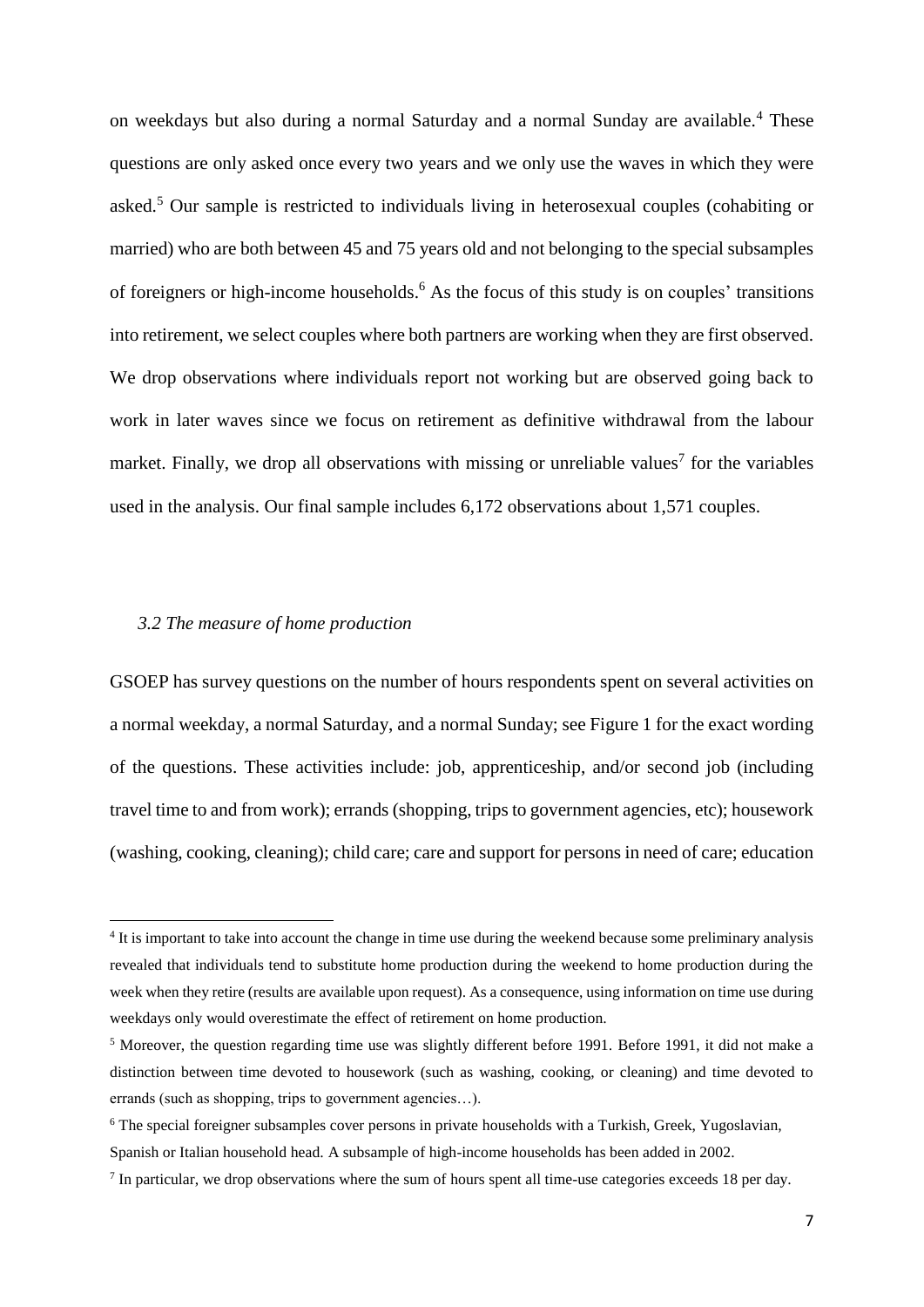and further training (also school, university); repairs on and around the house, including car repairs or garden work; and hobbies and other free-time activities.

#### [Figure 1 about here]

Following Schwerdt (2005) and Frazis and Stewart (2011), our measure of home production includes errands, housework, and repairs on and around the house, including car repairs or garden work. We exclude care and support in need of care because it is mainly related to care provided to non-household members and thus should not be taken into account as an input in the home production of the household. We also exclude child care as it is mostly related to time spent with grandchildren and is thus plausibly not an input in the home production function. Anyway, including these time use categories or not should not matter much as they only represent a small fraction of the total time for the respondents in the sample we have selected. One may also question the inclusion of repairs on and around the house (including gardening), as it may be considered as a leisure activity rather than a productive activity. We will assess the robustness of our results by using a more conservative measure of home production excluding this activity from home production.

In order to construct a measure of home production done per week, we add the reported home production on a normal Saturday and a normal Sunday to the reported home production on a normal weekday multiplied by five. Figure 2 presents the distribution of the time spent on home production per week for men and women in our estimation sample. We observe that women spend more time on home production than men do and that there are barely any women reporting zero hours of home production. Not spending any time on home production is a bit more common among men, but still uncommon (about 2 percent). Given the low proportion of individuals reporting zero hours of home production, the use of censored regression (tobit) models instead of linear models will hardly affect the results.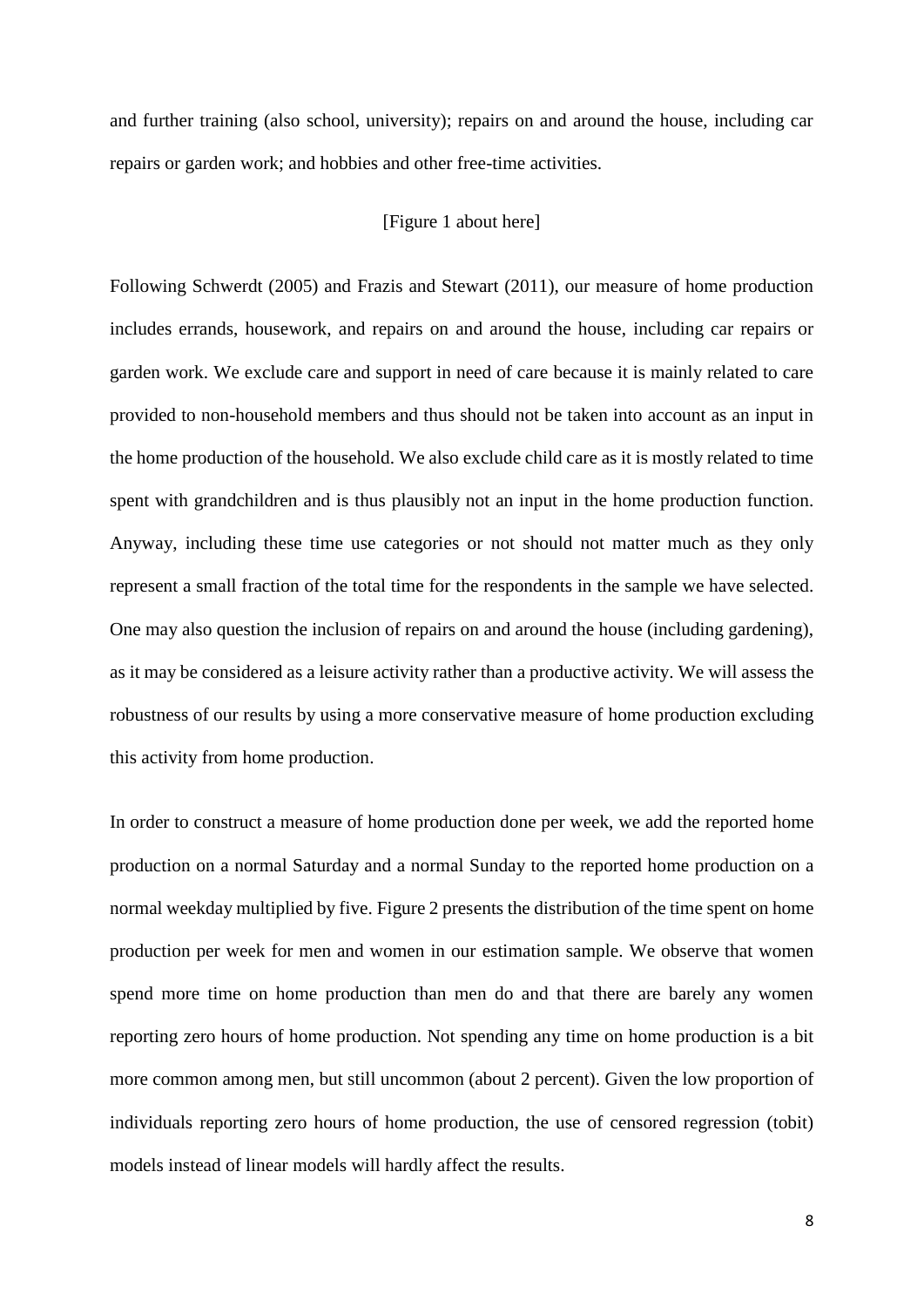#### [Figure 2 about here]

#### *3.3 Retirement*

There are many definitions of retirement. For the purpose of our analysis, we follow [Lazear](http://www.sciencedirect.com/science/article/pii/S0167629612000331#bib0170)  [\(1986\)](http://www.sciencedirect.com/science/article/pii/S0167629612000331#bib0170) and define an individual as retired if he or she is definitively out of the labour force with the intention of staying out permanently. As in Bonsang, Adam and Perelman (2012), Bonsang and Klein (2012), [Coe and Zamarro \(2011\),](http://www.sciencedirect.com/science/article/pii/S0167629612000331#bib0070) [Mazzonna and Peracchi \(2012\),](http://www.sciencedirect.com/science/article/pii/S0167629612000331#bib0200) and [Rohwedder](http://www.sciencedirect.com/science/article/pii/S0167629612000331#bib0240)  [and Willis \(2010\),](http://www.sciencedirect.com/science/article/pii/S0167629612000331#bib0240) individuals are defined as "Working" if they report to be currently working for pay and "Retired" if they report not working. One issue with this definition is that we may classify some individuals as retired although they are actually unemployed. Given that we drop observations for individuals who are not working but go back to work in later waves, the unemployed individuals in our sample never succeed in finding a new job and can be classified as *involuntary retired,* following the definition of Bonsang and Klein (2012). 8

#### [Figure 3 about here]

#### *3.4. Control variables*

**.** 

We use household characteristics and health indicators as additional explanatory variables to control for time varying factors that are likely to be related to both home production and retirement. We control for age by including a third-order polynomial in age of the individual and the age of the partner (age of the partner is not included in fixed effects models due to collinearity with age of the respondent). Household characteristics consist of the numbers of adults and children in the household. We also include a measure of self-assessed general health

<sup>8</sup> The distinction between "involuntarily retired" and "unemployed" individuals depends on how long we can follow individuals after they have stopped working. We do not expect this to be a severe problem because we observe most individuals for at least some years after they stop working.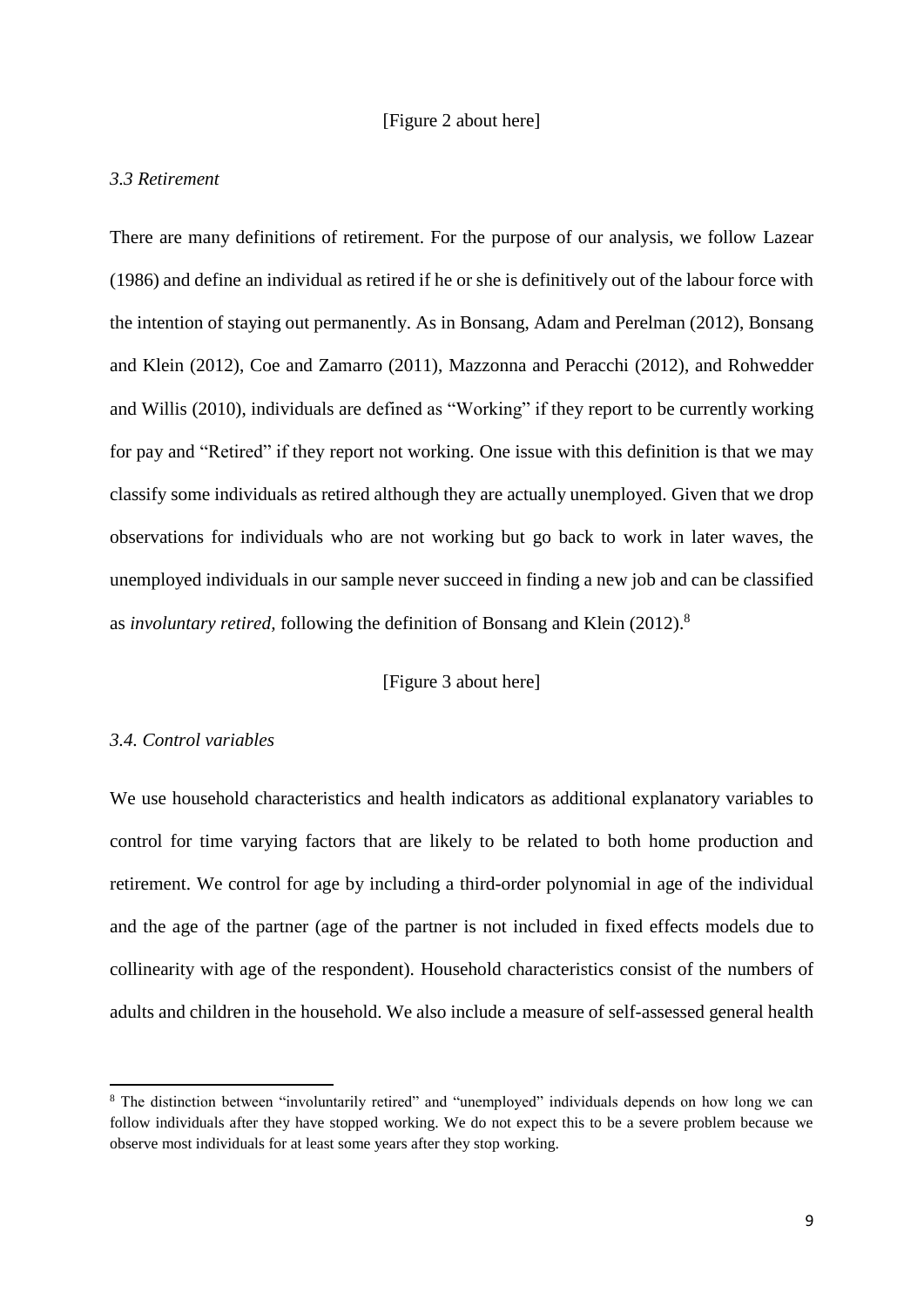for each partner in the models, based on the question "How satisfied are you with your health?" where respondents can answer on a Likert scale from 0 (not satisfied at all) to 10 (very satisfied). Table 1 presents the means of the control variables for men and women by retirement status of both partners.

#### [Table 1 about here]

#### **4. Descriptive statistics**

Table 2 shows the average number of hours of home production by gender and retirement status of both partners. In dual earner couples, men on average spend about 16 hours per week on home production compared to 29 hours for women. An average retired man spends 30 hours on home production if his partner is working and 27 hours if she is retired. For retired women, there is no significant difference in average hours of home production depending on the labour force status of her partner. Working women on the other hand spend less time on home production when their partner is retired (29 versus 26.5 hours).

#### [Table 2 about here]

The longitudinal dimension of the survey allows us to observe the evolution of home production around the age of retirement of each partner. Figures 4 and 5 present average hours of home production per week in the five years before and the five years after own retirement (Figure 4) and retirement of the partner (Figure 5). In Figure 4, we observe a significant increase in home production in the year of own retirement for both men and women. In the years before retirement, home production increases slightly, much less than the substantial change in the year of retirement. In the years after retirement, there does not seem to be any specific trend, suggesting that dynamics involving lagged adjustment to retirement status does not play an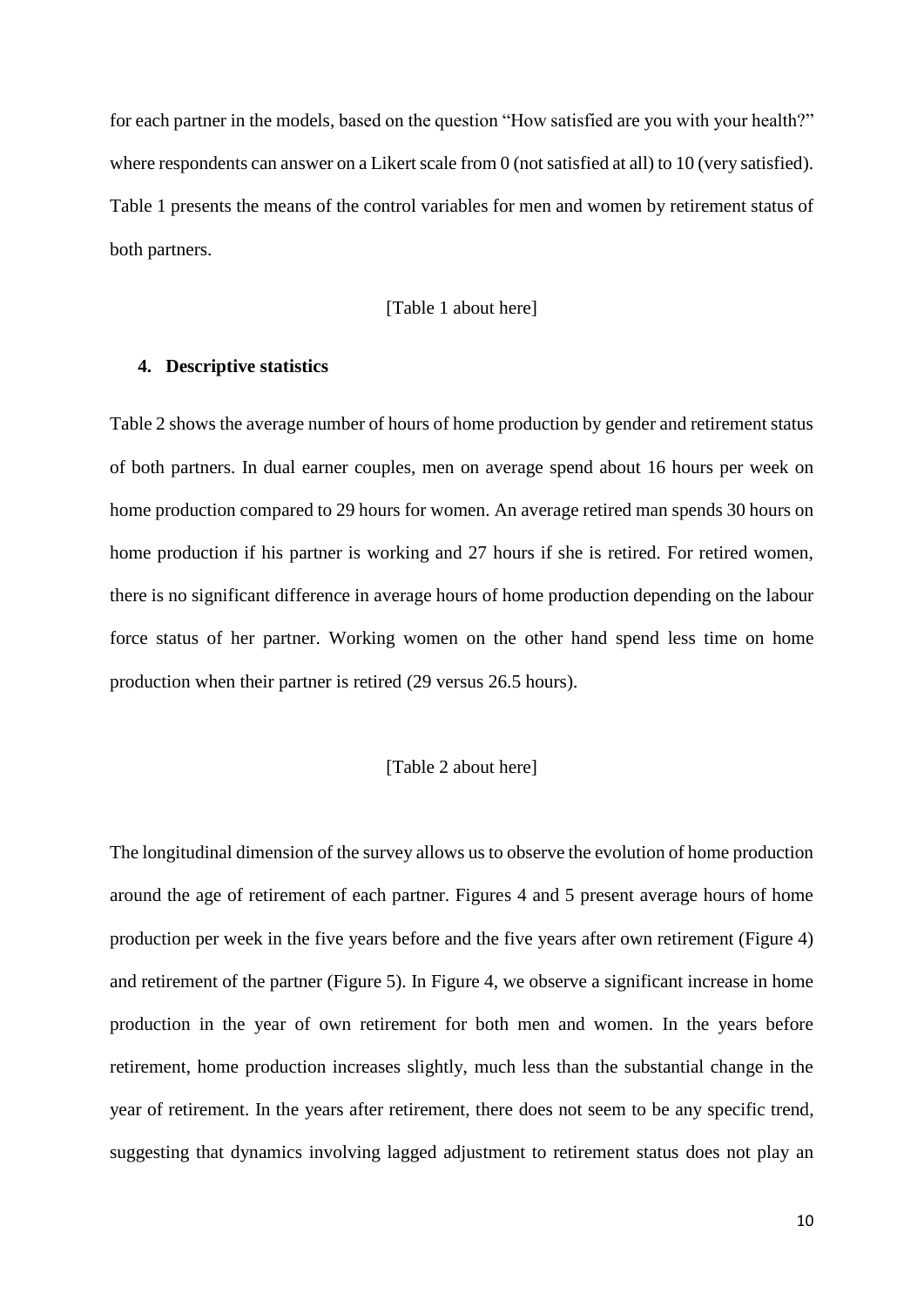important role. The increase is similar in magnitude for men and women (although the levels of home production are always much higher for women).

#### [Figures 4 and 5 about here]

Figure 5 shows no significant change in home production around the retirement age of the partner, for both men and women, suggesting that there is no cross-effect of retirement on home production of the partner. We have to keep in mind, however, that these figures are only descriptive, not controlling for other determinants of home production (such as own labour force status). The empirical analysis below will overcome this limitation.

#### **5. Results**

Table 3 presents the results of the effects of own and spouse's retirement on time devoted to home production for men and women. We present the results of the standard random-effects model, the standard fixed effects model, and the model allowing for correlation between the error term of the home production equation and the retirement equation of each partner. The results are qualitatively quite similar across all these models. Still, for both men and women, a Hausman test rejects the hypothesis that individual unobserved effects and the explanatory variables are uncorrelated. In other words, the fixed effects model is preferred to the random effects specification. The estimated effect of retirement on home production is slightly lower in the fixed effects model than for the random effects model. For men, retirement increases the number of hours devoted to home production by approximately 11 hours per week. For women, we observe a lower effect of retirement than for men (about 8 hours per week). Table 3 also highlights significantly negative cross-effects of retirement on home production of the partner.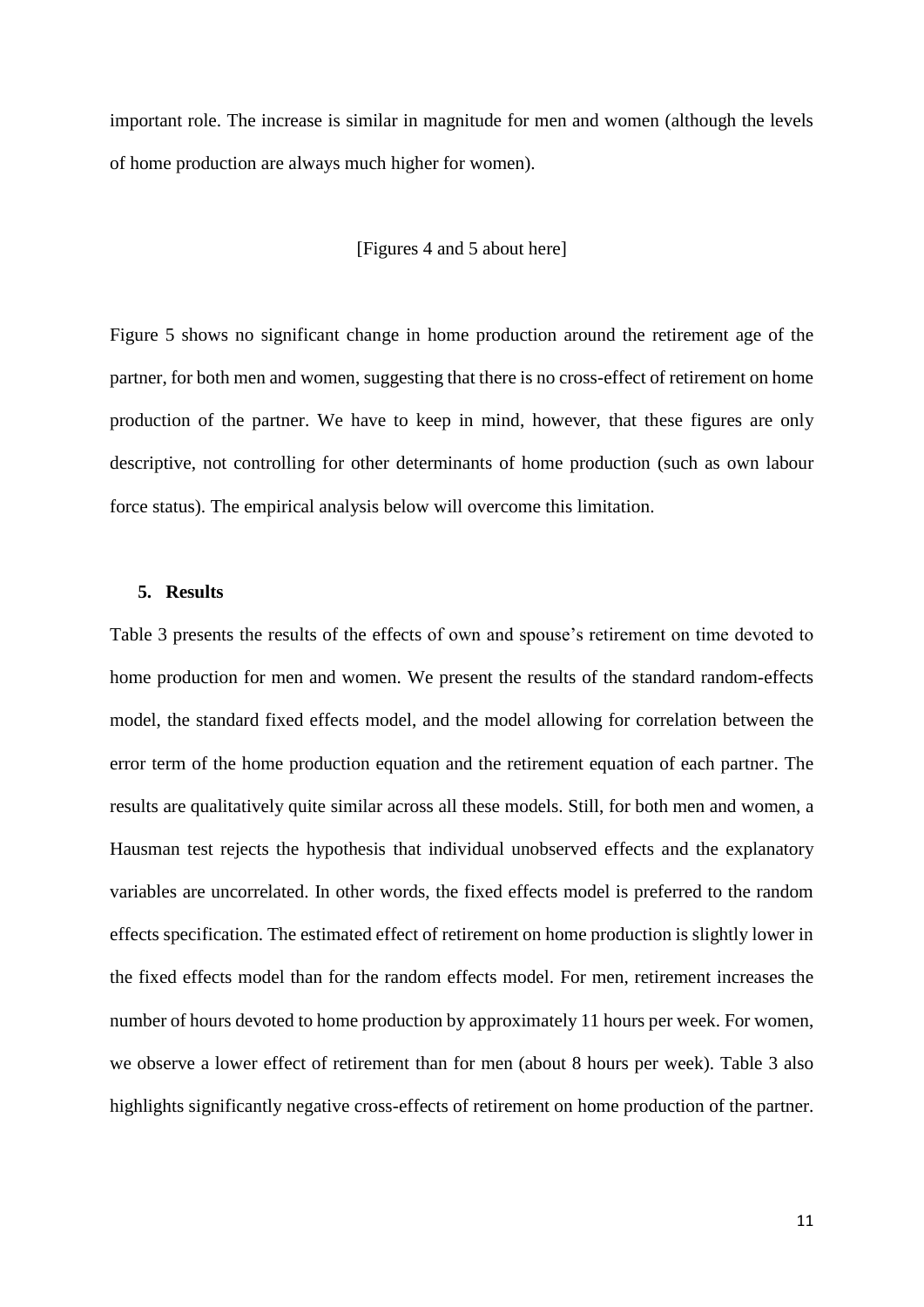The partner's retirement decreases the time devoted to home production by about 1 hour per week for men and by about 2 hours for women.<sup>9</sup>

#### [Table 3 about here]

While exhibiting larger standard errors, the point estimates of the instrumental variable models are very close to those from the fixed effects model, suggesting that endogeneity due to reverse causality or time-variant unobserved confounding factors are not driving our main results.<sup>10</sup> We therefore conclude that the fixed effects model is the preferred specification.

Our estimated effects of retirement on home production are remarkably similar in magnitude to those obtained by Van Soest and Stancanelli (2012) who found that, at retirement, own home production increases by about 11.3 hours per week for men and 8.8 hours for women in France. However, our estimated effects of partner's retirement on own home production differ from those of Van Soest and Stancanelli (2012). They identified a large effect of partner's retirement on home production of men (home production of French men decreases by 8.6 hours per week when their partner retires) but no effect for women. While we found significant cross-effects for men as well as women, the magnitudes of these effects are modest compared to the direct

1

<sup>&</sup>lt;sup>9</sup> We have also estimated models in which the retirement dummies are replaced by the number of hours of paid work. Results are presented in Table A1 in the Appendix. It is worth noting that the estimated coefficients for the number of hours of paid work of the individual and for the number of hours of paid work of the spouse are similar for men and women, contrary to the estimated coefficients for the retirement dummies in Table 3. It suggests that the lower effect of own retirement on home production for women is explained by the fact that working women spend on average less hours of paid work per week than men. In our sample, working men spend on average 48 hours of paid work per week compared to 36 hours for women.

 $10$  The full results of the Instrumental Variables are presented in Table A2 and A3 in the Appendix. The first-stage equations show that our instruments are relevant for predicting retirement: the age-specific dummies (the instruments) are all significant in the retirement model for men and the dummies for reaching 60 years of age is highly significant for women. Table A4 shows the results of the model when all four equations are estimated simultaneously.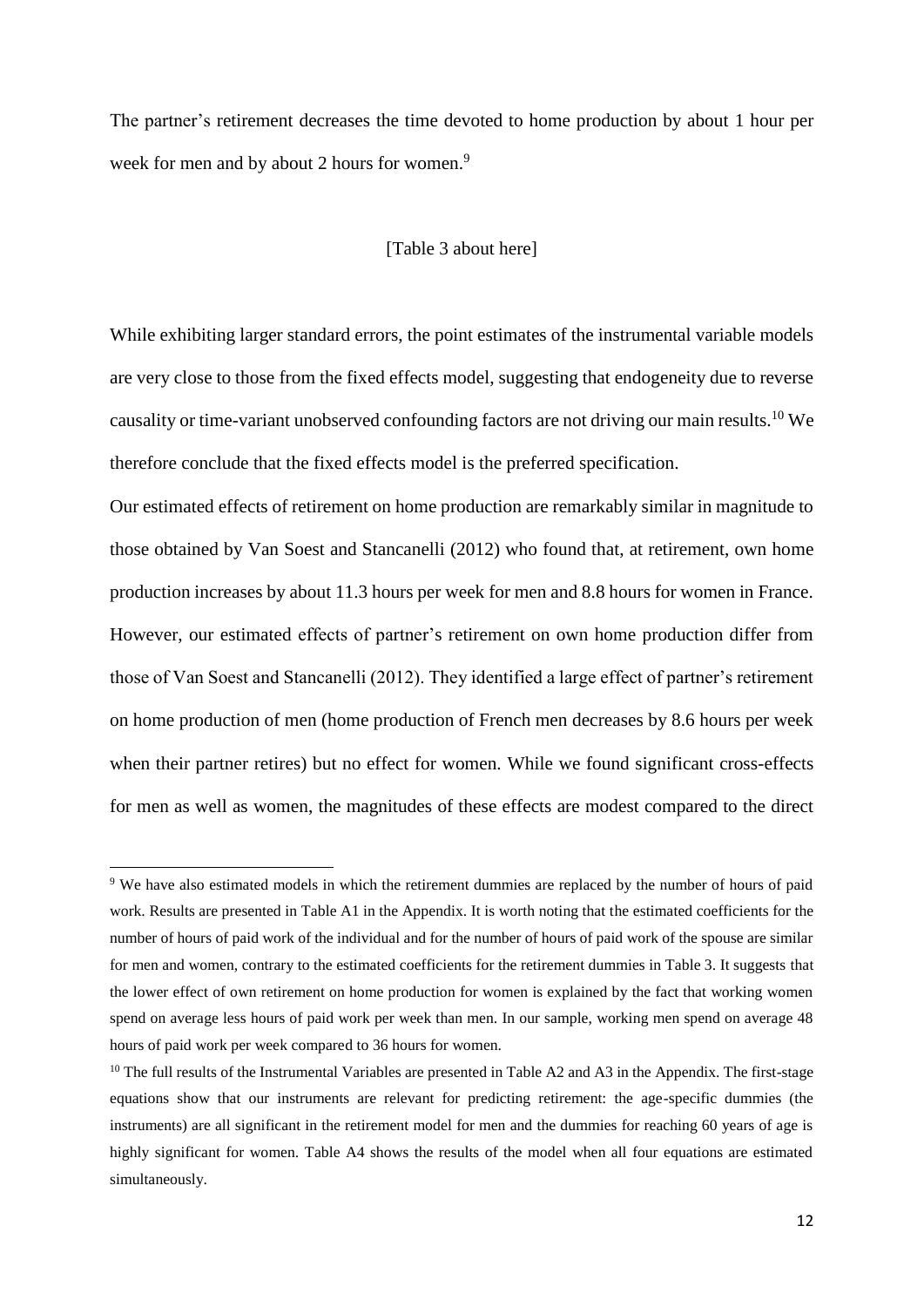effect of retirement on own home production of each partner. As a result, total home production of couples still increases when both partners retire even when taking the cross-effects into account. This is different from the result for France in Van Soest and Stancanelli (2012), where total home production increases for men but the negative cross-effect annihilates the positive direct effect of retirement on home production for women.

These results clearly show that ignoring the effect of retirement on partner's home production will result in biased estimates of the effect of retirement of couples on home production. First of all, the direct effect of retirement on home production in a model where partner's retirement is omitted will result in an under-estimation of the direct effect of retirement on home production (as long as own retirement and partner's retirement are positively correlated and partner's retirement is negatively correlated with own home production). Note however that this bias is negligible in our case: if we omit partner's retirement status from the fixed effects model, the estimated direct effect of retirement is 10.560 (Standard error: 0.457) for men and 8.106 (Standard error: 0.465) for women. Second and more importantly, the estimated effect of retirement of both partners on total home production would be over-estimated by about 20 percent by ignoring the cross-effects.

Some other results regarding the other explanatory variables are worth mentioning. For men, better own health is associated with a higher level of home production, but partner's health has the opposite sign. Surprisingly, own health is not related to home production for women. However, like for men, better health of the spouse reduces own time spent on home production. There are also noticeable differences between men and women in the way their home production changes with household composition. While (in the fixed effects model), the numbers of adults and children in the household are unrelated to home production of men, they are positively related to home production of women.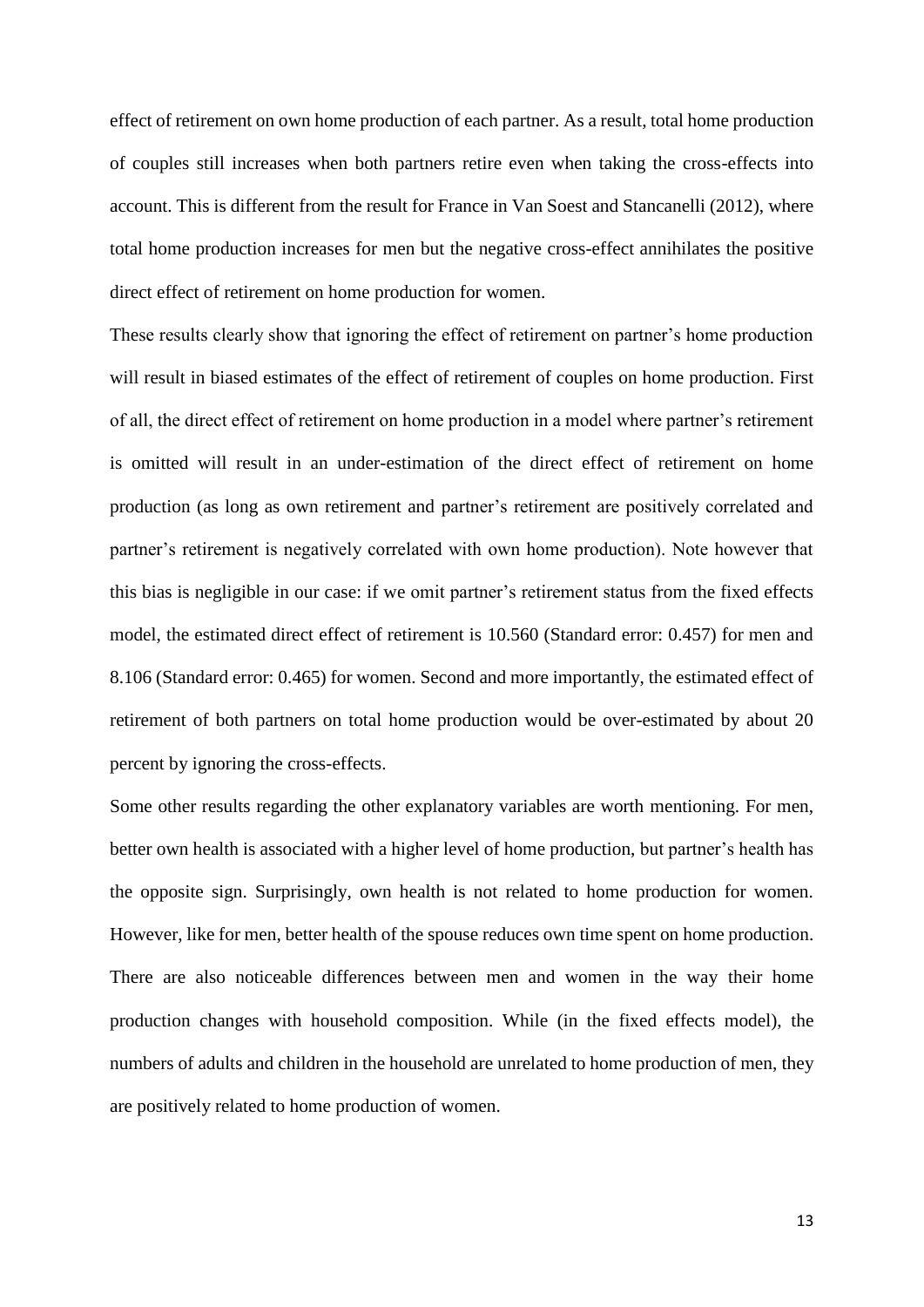Table 4 presents the results of the fixed effects model for each component of home production separately (housework, errands, and repairs/gardening).<sup>11</sup> Men increase time devoted to housework by about 4.02 hours per week, compared to 4.59 hours for women. Time devoted to errands increases by 2.59 hours per week for men and 1.93 hours for women. The increase in repairs/gardening is larger for men than for women (4.12 versus 1.82). More importantly, the results show that the main source of the negative cross-effect of retirement on total home production comes from the negative effect on housework. For both men and women, about 40% of the increase in housework due to own retirement is annihilated once the partner retires.

[Table 4 about here]

#### **6. Does home production compensate for the income loss due to retirement?**

The fundamental question in relation to the retirement-consumption puzzle is whether home production is able to compensate the income loss due to retirement. Figure 6 presents the evolution of monthly net household income around retirement of men and women. As expected, we observe a drop in income once the individual retires from the labour force. For male retirement the drop is substantial: from about 3,250 Euros per month two years before retirement to about 2,500 Euros after retirement. We observe a similar pattern for retirement of women but the size of the drop is smaller.

#### [Figure 6 about here]

The challenge is to estimate the value of home production. There exist different ways to estimate this and each method has its advantages and drawbacks. Following Frazis and Steward (2011) and Frick et al. (2012), we decided value home production using the replacement cost

 $\overline{a}$ 

 $11$  The results of the IV models are similar. See Table A5 in appendix.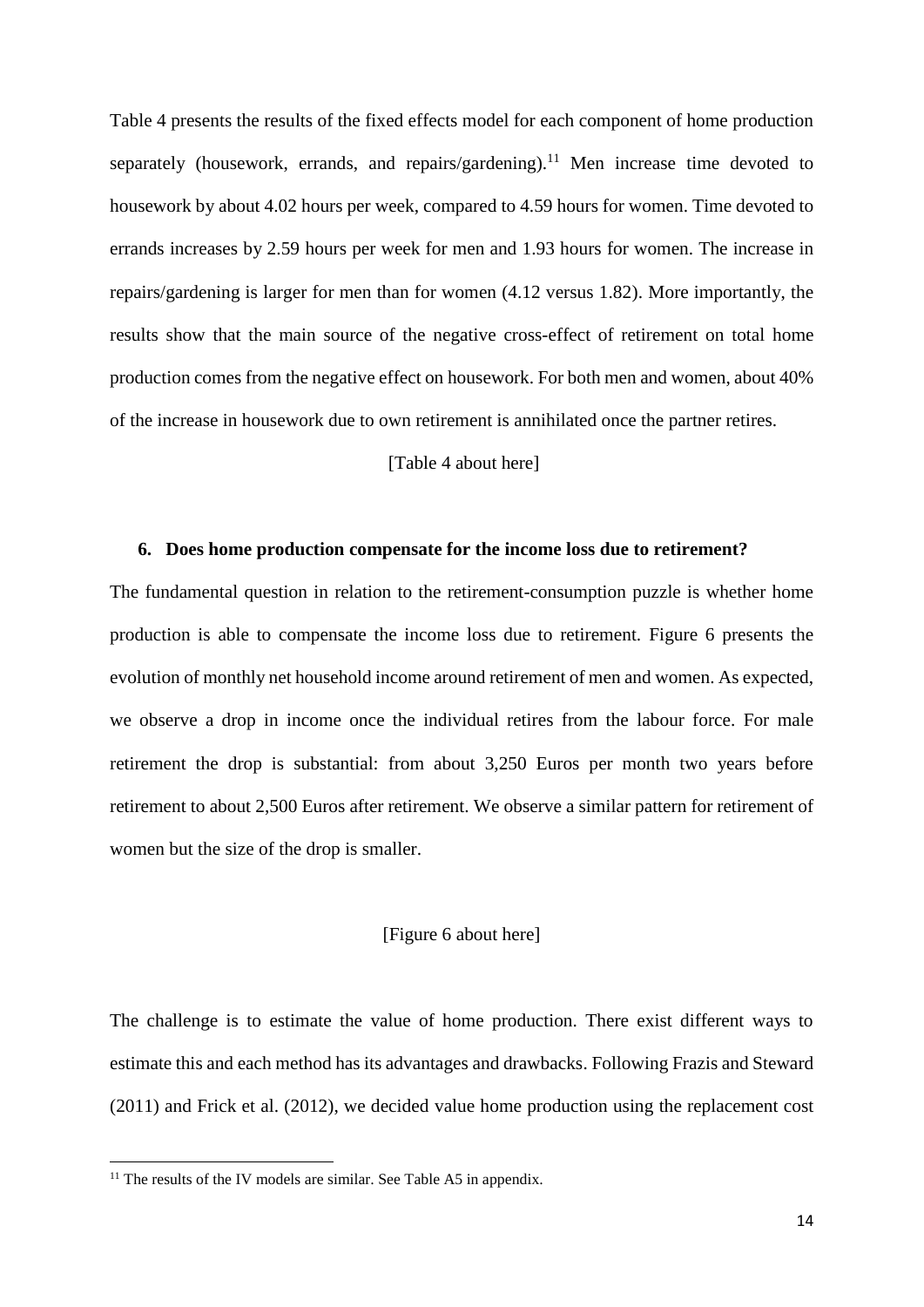approach (and not the opportunity cost approach), which defines the value of the time spent on home production as the cost of purchasing home production services in the market. This method uses either the generalist or the specialist wage approach. For this paper, we decided to use the simple and transparent method of imputing a value of home production with a uniform imputed wage for home production. Following Frick et al. (2012), we impute a net hourly wage of 4 Euros to approximate the wage of informal employment in the private sector, or a wage of 8.50 Euros of 2014 that approximates the minimum wage that has recently been approved by the German Parliament. As our data cover a relatively long period, we adjust those amounts for inflation by adjusting the amounts to 2009 prices. We then compute the total resources of the household as its net monthly household income plus the amount of time spent on home production per month by the couple, multiplied with the imputed wage rate (either 4 or 8.5 Euros/hour).

Table 5 presents the results of fixed effects models, similar to the fixed effects model of hours of home production in the previous section, but with the log of total resources of the household as the dependent variable. Three assumptions are made: no value for home production, home production valued at 4 Euros per hour, and home production valued at 8.5 Euros per hour. The results help us to quantify to which extent home production is able to cover for the income loss due to retirement.

#### [Table 5 about here]

The difference between the first column and the other columns shows that taking account of home production has a remarkably important effect on the loss of resources due to retirement of the couple. While household income drops by 14 percent when the man retires and 10 percent when the woman retires (first column), the drop in total resources of the household is only 5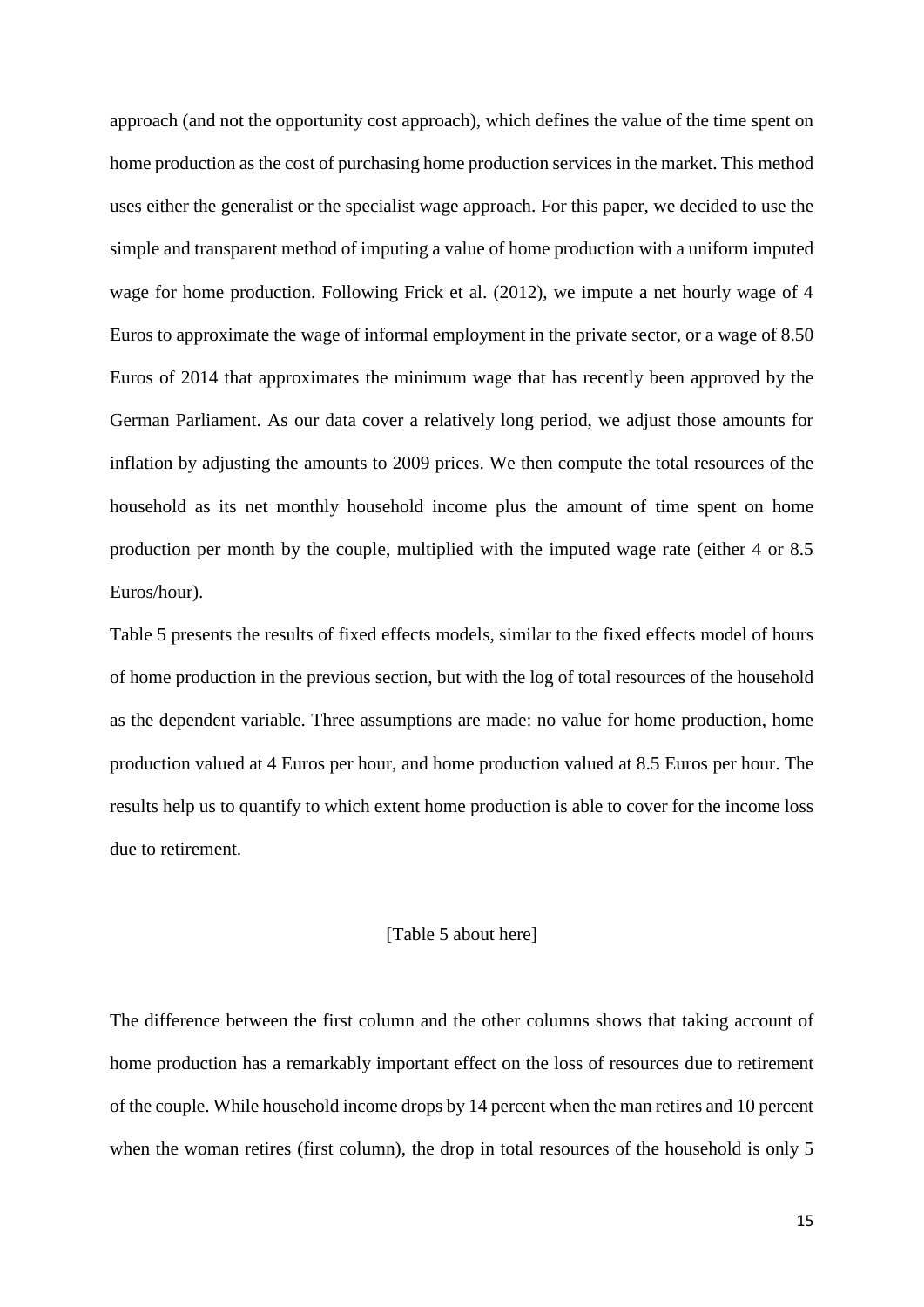percent for the man's retirement and 3 percent for the woman's retirement when we impute the most conservative value to home production (4 Euros per hour). If we use the minimum wage of 8.5 Euros per hour to value home production, the drop completely disappears for both partners' retirement (final column). The valorisation of home production has a bigger tempering effect on the drop of resources due to the retirement of men than for women because, as seen in Table 3, home production of men increases more at retirement than for women and also because the negative spillover effect is larger for women than for men.

Using the narrower definition of home production by excluding repairs/gardening (See Section 3) provides similar results. The drop in total resources of the household is 8 percent for men's retirement and 5 percent for women's retirement when we impute the most conservative value to home production. If we use the minimum wage of 8.5 Euros per hour to value home production, the drop in resources remains statistically significant for both partners' retirement, but the size is relatively small: resources fall by 4% when the man retires and by 1.5% when it is the woman who retires.<sup>12</sup>

#### **7. Concluding remarks**

1

In this paper we have analysed the effect of retirement of couples on home production of both partners. We have used longitudinal German data from 1993 to 2009 with information on the time spent on several types of home production activities, and models taking account of the endogeneity of retirement in a model of home production. We have shown that fixed effects models provide results that are similar to the results using instrumental variable models in the spirit of Van Soest and Stancanelli (2012). Own retirement substantially increases the time devoted to home production for both men and women. Furthermore, we have identified

<sup>&</sup>lt;sup>12</sup> See Table A7 in Appendix. Table A6 shows the results of the models used for the results obtained in Table 3 but where we exclude repairs/gardening from home production.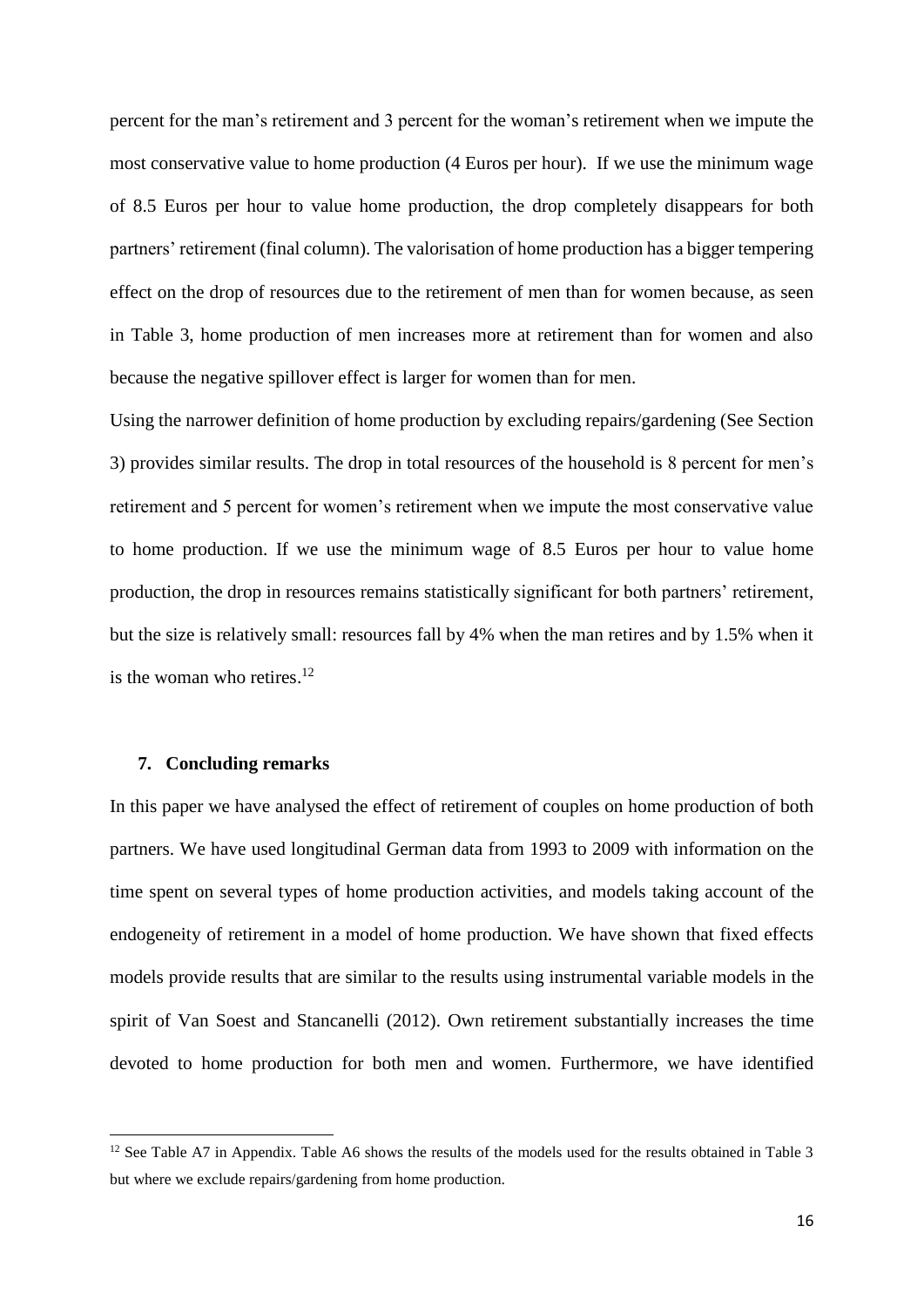significant spillover effects of retirement on home production by the partner: Both men and women decrease the time spent on home production when their partner retires from the labour force: Not taking into account those spillover effects results in an over-estimation of the effect of retirement of the couple on home production by about 20 percent.

Since the data provide information on the time spent on home production activities but not the value of home produced goods, the value per hour had to be imputed. Imputing the value of each hour of home production in several ways, we have shown that, accounting for the spillover effects on the other partner, changes in home production largely compensate for the loss of financial resources of the household when its members retire from the labour force. This paper therefore contributes to the literature on the retirement-consumption puzzle, lending support to the fact that taking home production of couples into account makes the retirementconsumption puzzle much less of a puzzle, even when accounting for the opposite effects on the two partners in a couple.

Our study is not without limitations. First, our measure of home production is based on timeuse measured with recall survey questions. This kind of measure has been criticized in the timeuse literature. On the other hand, the main advantage of our measure is that it is available for a large and long panel, something which is crucially not the case for the typical time use data based upon diaries. A large effort in collecting longitudinal data based on diary data would be needed in order to investigate whether diary data would really make a difference, not only for the estimated levels of home production but also for the estimated changes in home production due to retirement.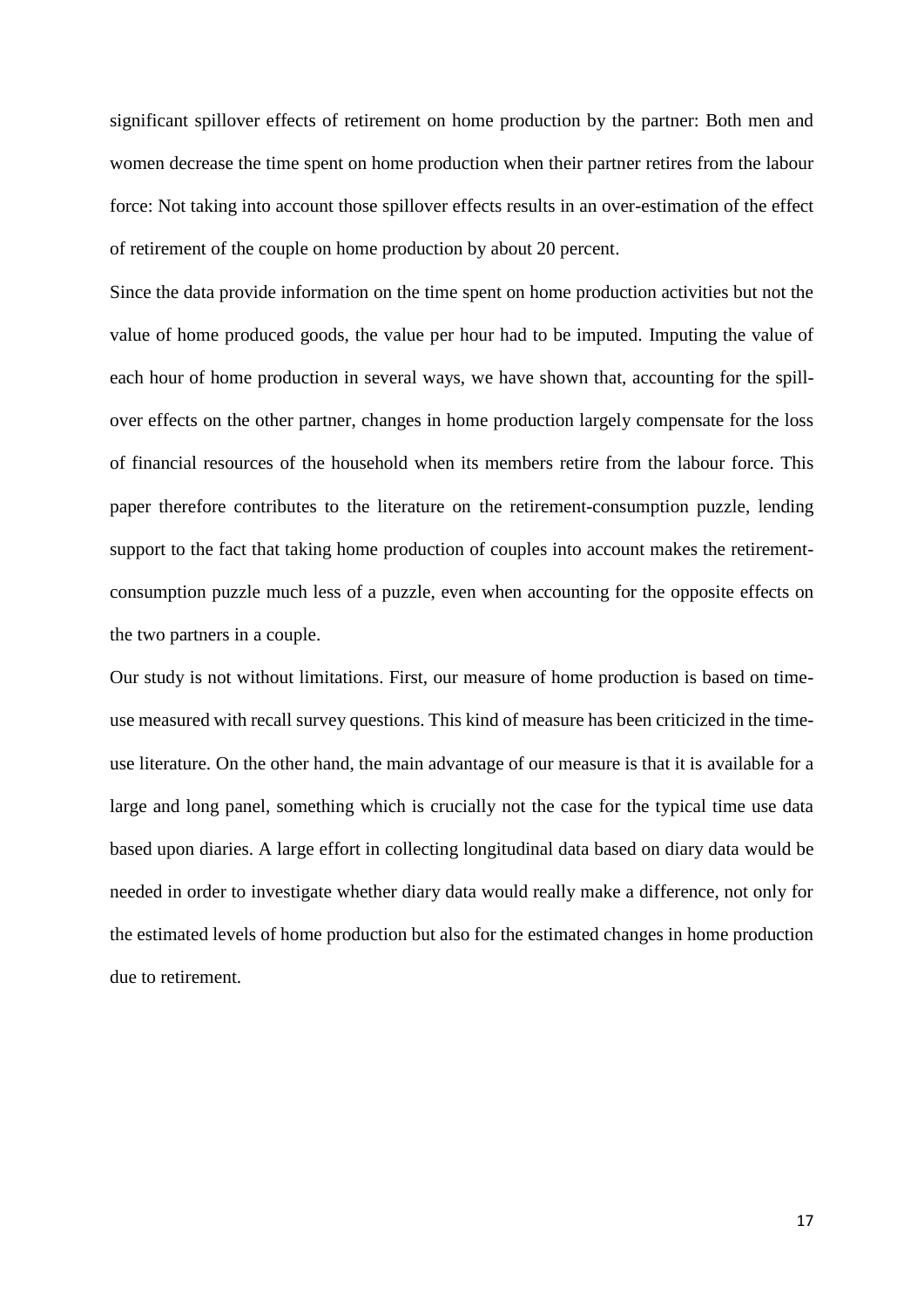#### **References**

- Aguiar, Mark, and Eric Hurst. 2005. Consumption versus expenditure. *Journal of Political Economy*, 113(5): 919-948.
- Aguiar, Mark, and Eric Hurst. 2007. Life-cycle prices and production. *American Economic Review,* 97(5): 1533-1559.
- Banks, James, Richard Blundell and Sarah Tanner (1998), Is there a retirement savings puzzle? *American Economic Review*, 88(4), 769-788.
- Battistin, Erich, Agar Brugiavini, Enrico Rettore and Guglielmo Weber. 2009. The retirement consumption puzzle: Evidence from a regression discontinuity approach. *American Economic Review,* 99(5): 2209-2226.
- Bonke, Jens. 2005. Paid work and unpaid work: Diary information versus questionnaire information. *Social Indicators Research*, 70: 349-368.
- Bonsang, Eric, Stéphane Adam, and Sergio Perelman. 2012. Does retirement affect cognitive functioning? *Journal of Health Economics*, 31(3): 490-501.
- Bonsang, Eric, and Tobias Klein. 2012. Retirement and subjective well-being. *Journal of Economic Behavior and Organization*, 83(3): 311-329.
- Börsch-Supan, Axel, and Hendrik Jürges. 2009. Early retirement, social security and wellbeing in Germany. in: David Wise (ed.), *Developments in the Economics of Aging,*  173-199. The University of Chicago Press, Chicago.
- Coe, Norma B., and Gema Zamarro. 2008. Retirement Effects on Health in Europe. *Journal of Health Economics*, 30(1): 77-86.
- Frazis, Harley, and Jay Stewart. 2011. How Does Household Production Affect Measured Income Inequality? *Journal of Population Economics*, 24 (1): 3-22.
- Frick, Joachim R., Markus M. Grabka and Olaf Groh-Samberg. 2012. The impact of home production on economic inequality in Germany. *Empirical Economics,* 43: 1143-1169.
- Gustman, Alan L., and Thomas L. Steinmeier. 2000. Retirement in dual-career families: A structural model. *Journal of Labor Economics*, 18: 503-545.
- Gustman, Alan L. and Thomas L. Steinmeier. 2009, Integrating retirement models. NBER Working Paper 15607.
- Hamermesh, Daniel S. 1984. Consumption during retirement: The missing link in the lifecycle. *Review of Economics and Statistics,* 66(1): 1-7.
- Hurd, Michael A. 1990. The joint retirement decision of husbands and wives, in: *Issues in the Economics of Aging,* ed. David A. Wise, 231-258. Cambridge MA: NBER.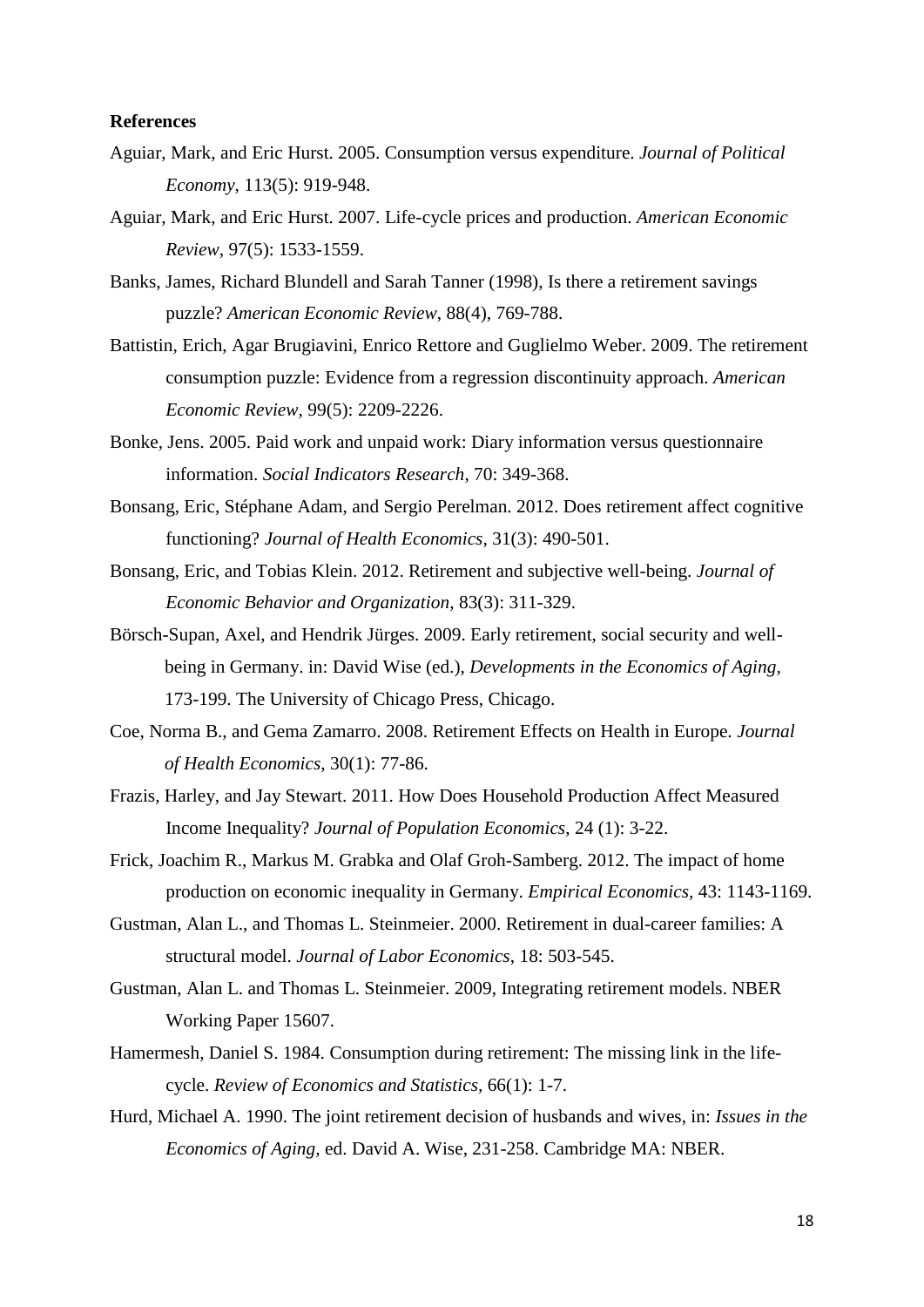- Hurd, Michael A., and Susann Rohwedder. 2008. The retirement consumption puzzle: Actual spending change in panel data. NBER Working Paper 13929.
- Hurst, Eric. 2008. The retirement of a consumption puzzle. NBER Working Paper 13789.
- Kitterød, Ragni H., and Torkild H. Lyngstand. 2005. Diary versus questionnaire information on time spent on housework – The case of Norway. *International Journal of Time Use Research*, 2(1): 13-32.
- Lazear, Edward P. 1986. Retirement from the Labor Force. In *Handbook of Labor Economics*, Vol. 1, ed. Orley Ashenfelter and Richard Layard, 305-55. London: Elsevier.
- Mazzonna, Fabrizio, and Franco Peracchi, 2012. Aging, cognitive abilities, and retirement. *European Economic Review*, 56(4): 691-710.
- Rohwedder, Susann and Robert J. Willis. 2010. Mental Retirement. *Journal of Economic Perspectives*, 24(1): 1-20.
- Roodman, David. 2007. CMP: Stata Module to Implement Conditional (Recursive) Mixed Process Estimator. Boston College Department of Economics Statistical Software Component S456882.
- Roodman, David. 2009. Estimating Fully Observed Recursive Mixed-Process Models with CMP. Center for Global Development Working Paper 168.
- Schwerdt, Guido. 2005. Why does consumption fall at retirement? Evidence from Germany. *Economic Letters*, 89(3): 300-305.
- Stancanelli, Elena, and Arthur van Soest. 2012. Retirement and home production: A regression discontinuity approach. *American Economic Review,* 102(3): 600-605.
- Wagner, Gert, Richard V. Burkhauser, and Frederike Behringer 1993. The English language public use file of the German Socio-Economic Panel Study, *Journal of Human Resources*, 28(2), 429-433.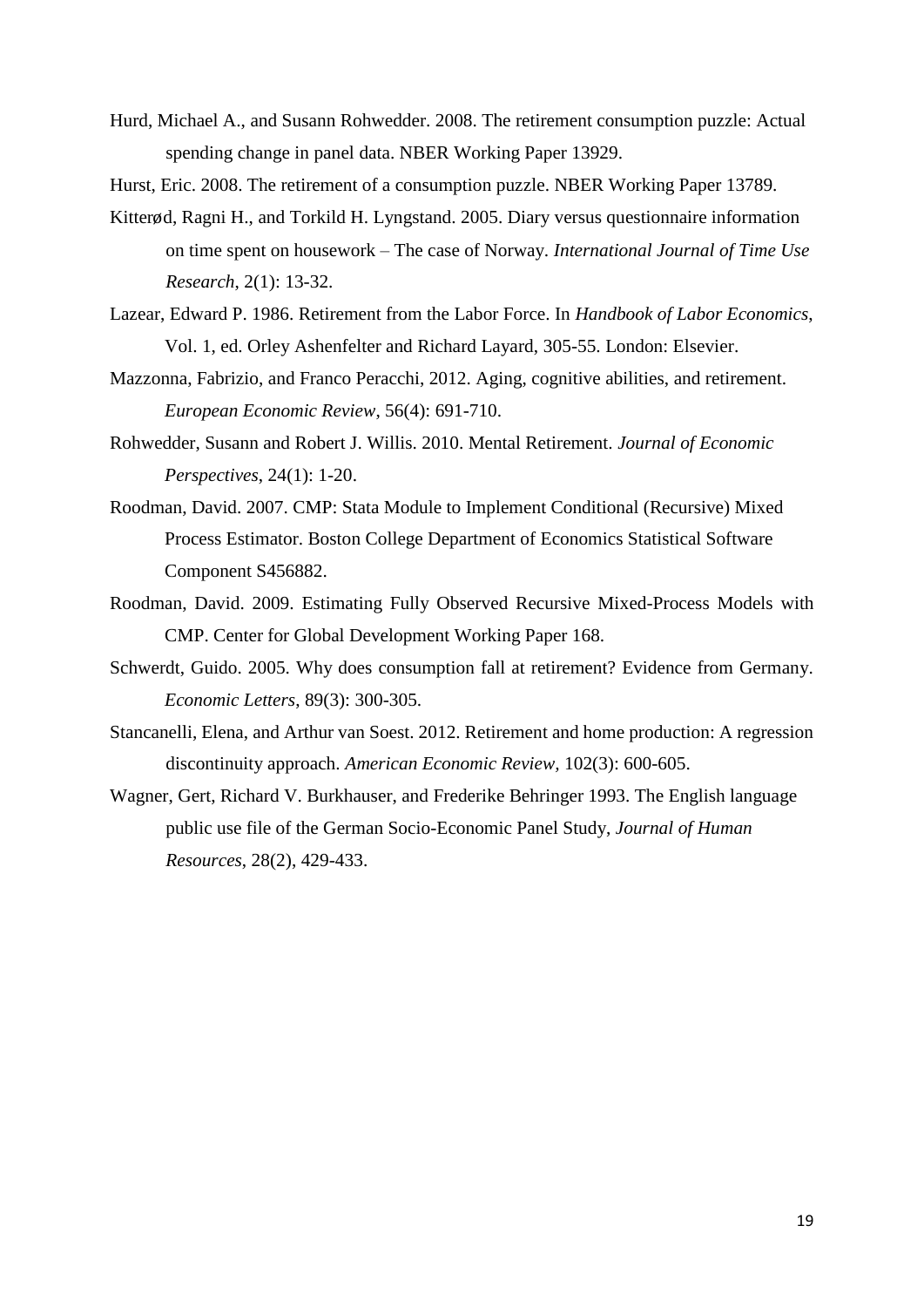### **Figure 1. Questions on time use in GSOEP.**

2. What is a typical day like for you?<br>How many hours do you spend on the following acitivities on a typical weekday,<br>Saturday, and Sunday?

 $\mathbb{R}$   $D$  lease rive only whole hours

| Please give only wright flours.                           |                    |                     |                    |
|-----------------------------------------------------------|--------------------|---------------------|--------------------|
| Use zero if the activity does not apply!                  | Typical<br>weekday | Typical<br>Saturday | Typical<br>Sunday  |
|                                                           | Number<br>of hours | Number<br>of hours  | Number<br>of hours |
| Job, apprenticeship, second job                           |                    |                     |                    |
| Errands (shopping, trips to government agencies, etc.)    |                    |                     |                    |
|                                                           |                    |                     |                    |
|                                                           |                    |                     |                    |
| Care and support for persons in need of care              |                    |                     |                    |
| Education or further training (also school, university)   |                    |                     |                    |
| Repairs on and around the house, car repairs, garden work |                    |                     |                    |
|                                                           |                    |                     |                    |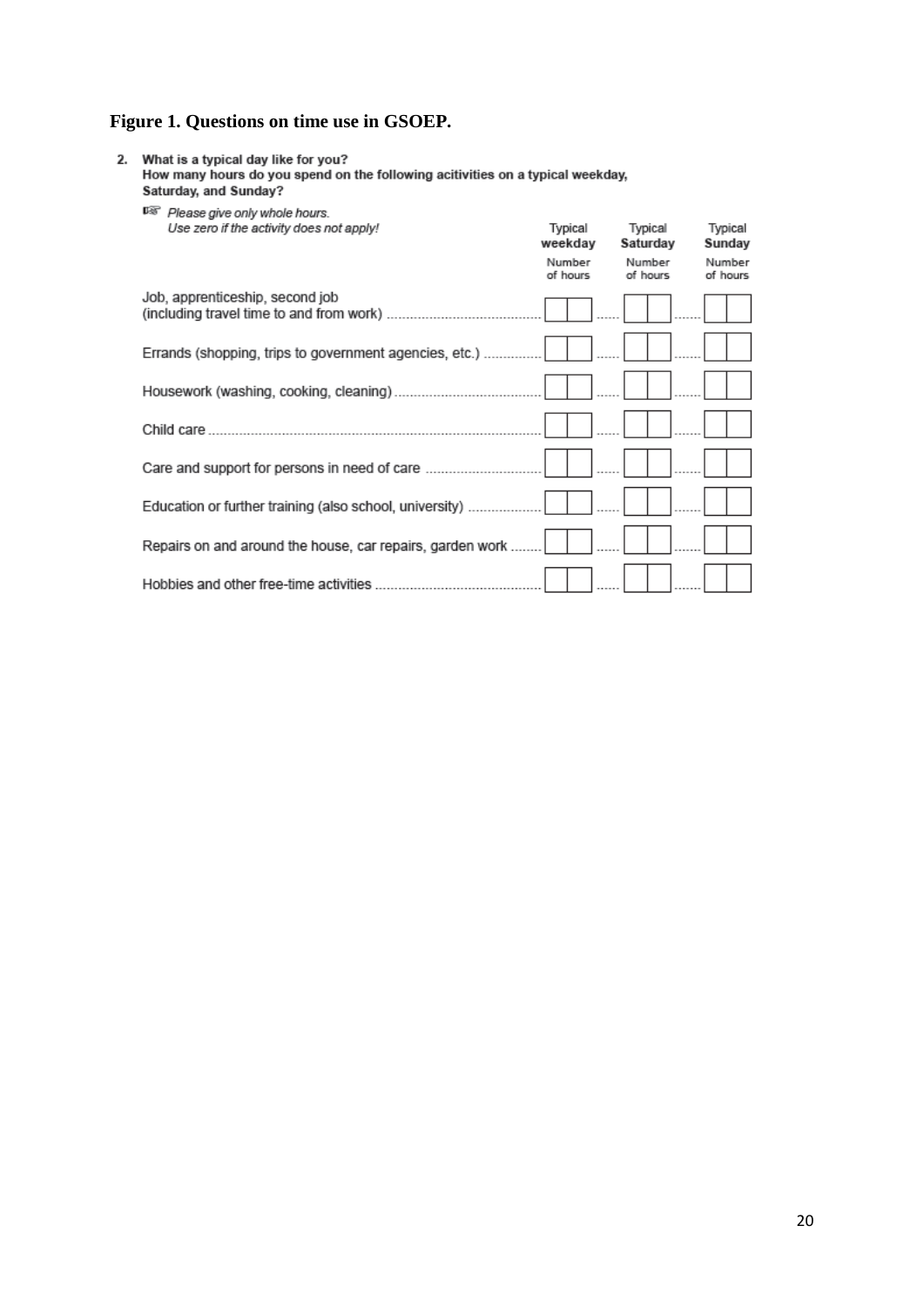

**Figure 2. Distribution of the number of hours of home production per week.**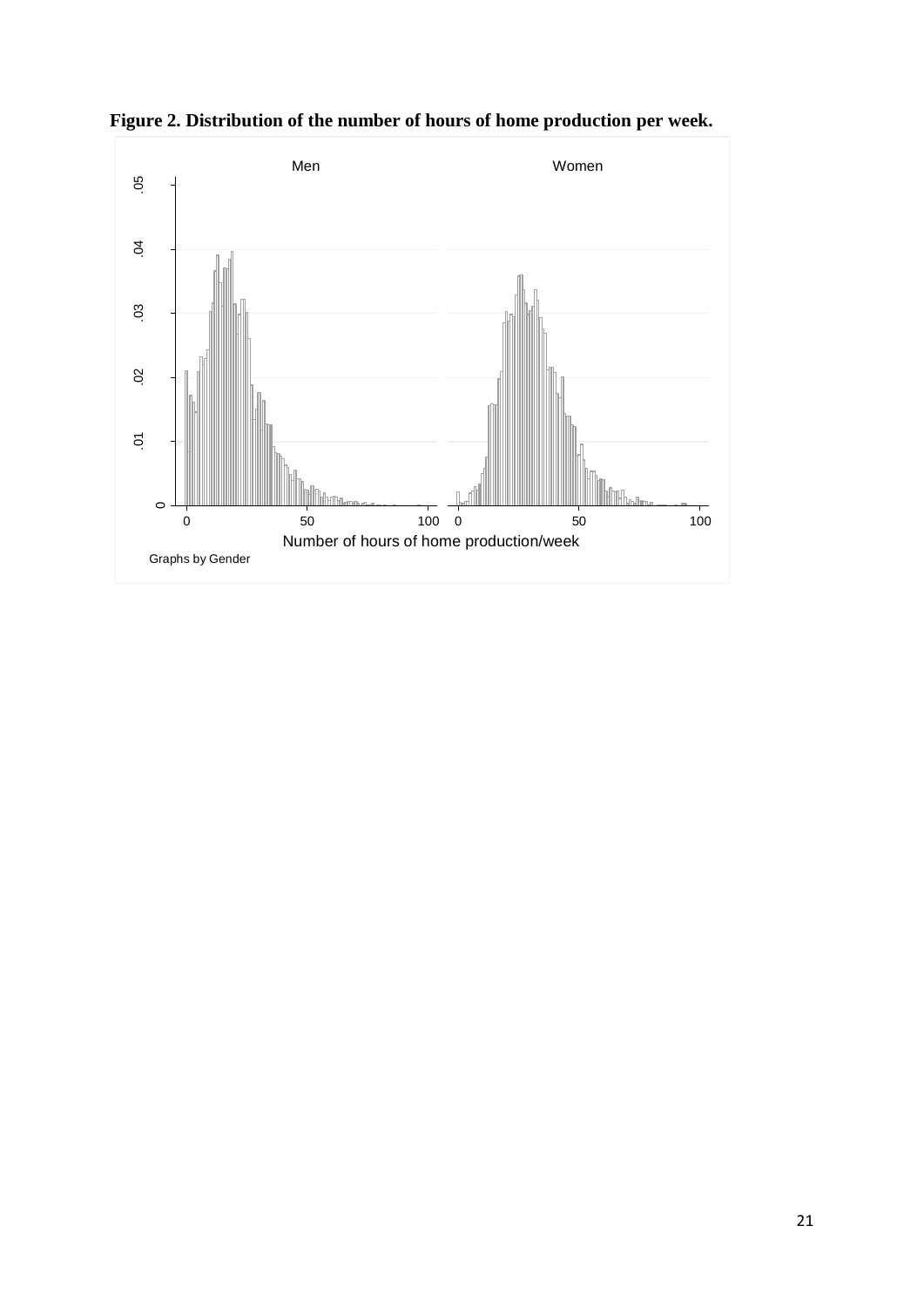

**Figure 3. Proportion of individuals being retired by age.**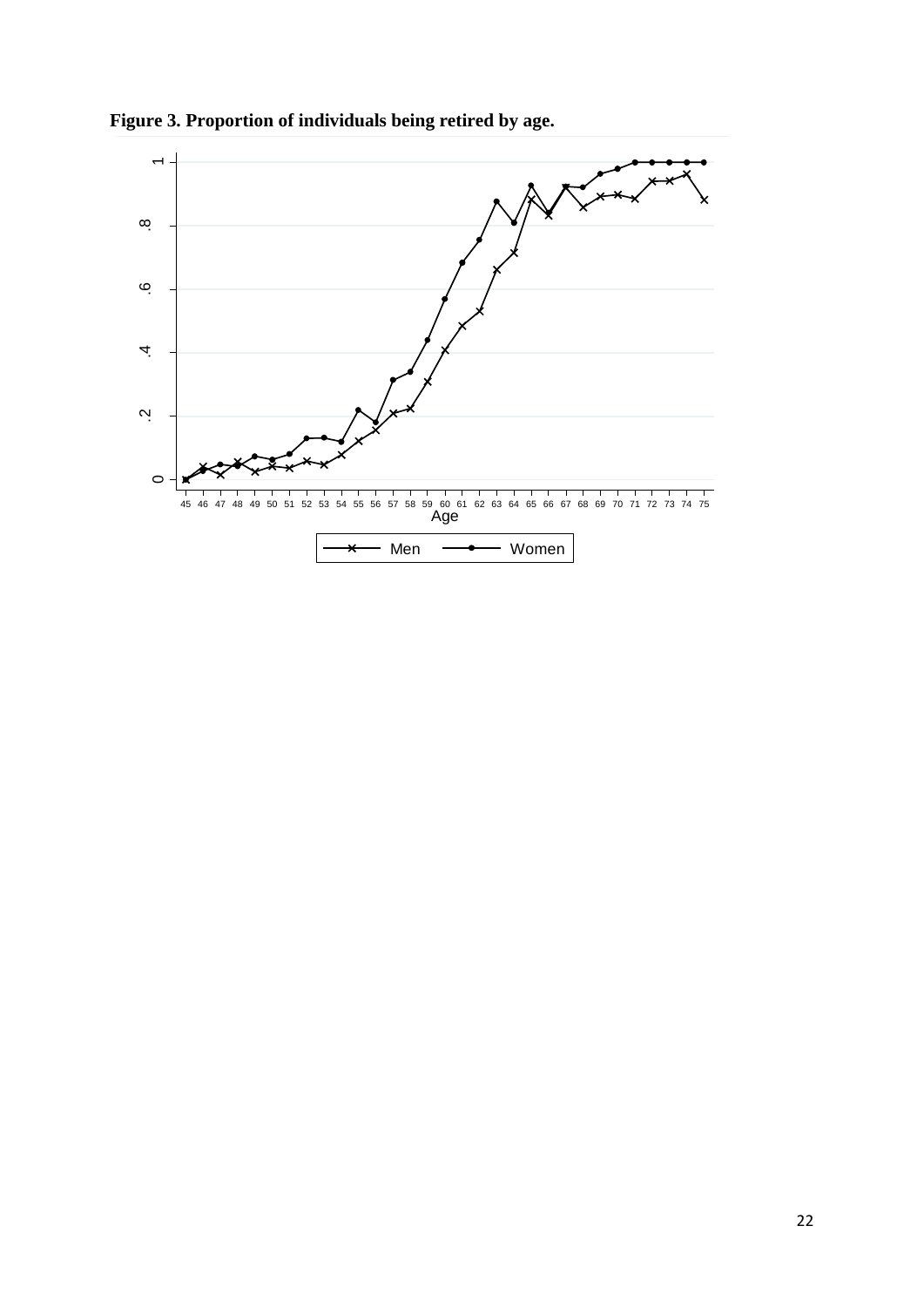

**Figure 4. Average number of hours of home production per week around own retirement**

Note: The dots represent the average number of hours of home production per week and the vertical lines represent the 95% confidence interval.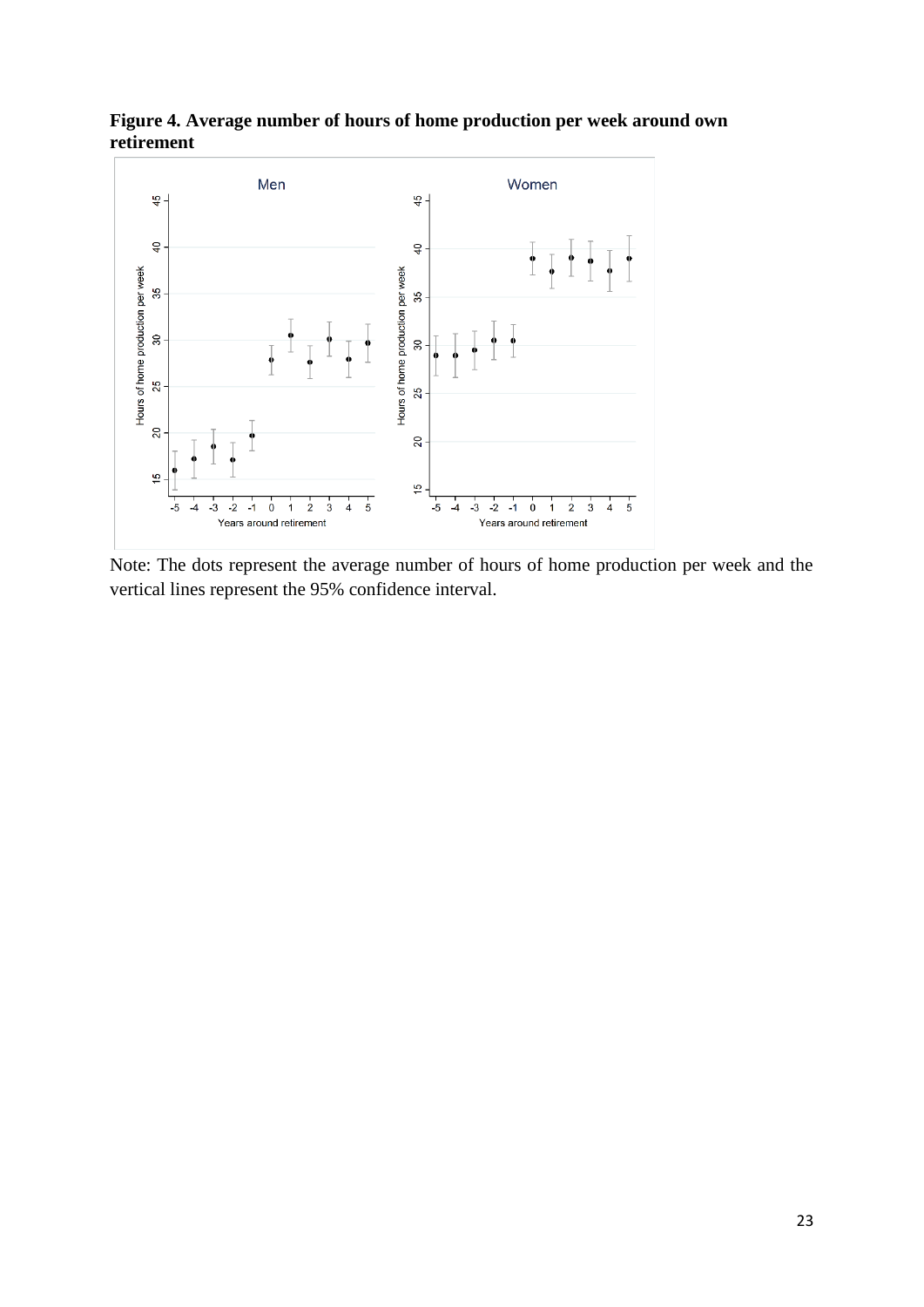

**Figure 5. Average number of hours of home production per week around retirement of the spouse.**

Note: The dots represent the average number of hours of home production per week and the vertical lines represent the 95% confidence interval.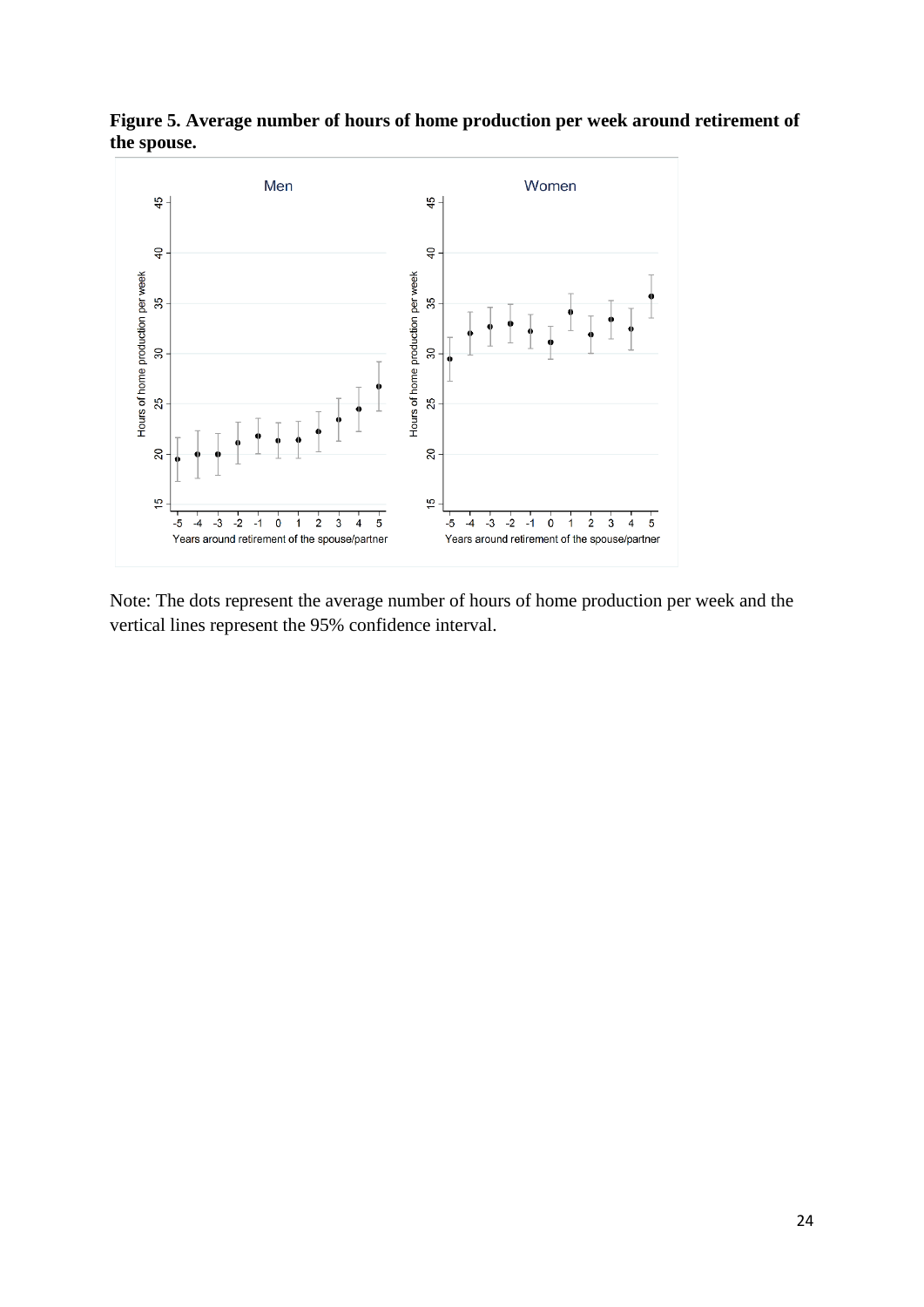

**Figure 6. Average monthly net household income around retirement.**

Note: The dots represent the average monthly net household income and the vertical lines represent the 95% confidence interval.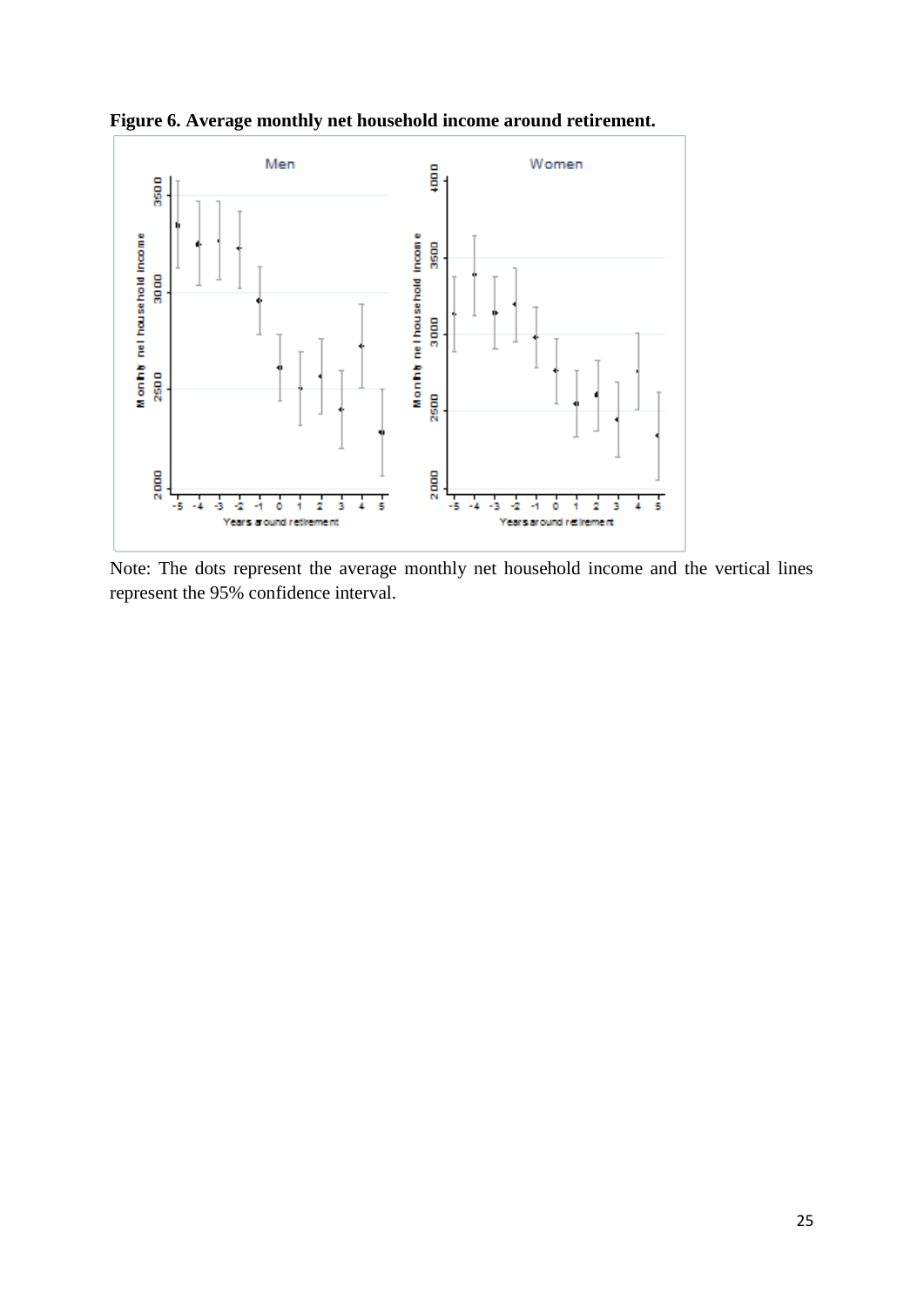# **Table 1. Means of explanatory variables.**

|                                     | Men     |         |         | Women   |         |         |         |         |
|-------------------------------------|---------|---------|---------|---------|---------|---------|---------|---------|
| Individual:                         | Working | Working | Retired | Retired | Working | Working | Retired | Retired |
| Partner:                            | Working | Retired | Working | Retired | Working | Retired | Working | Retired |
| Age                                 | 53.6    | 58.1    | 60.7    | 65.3    | 51.1    | 55.6    | 57.1    | 63.2    |
| Health satisfaction                 | 6.5     | 6.2     | 5.7     | 5.7     | 6.7     | 6.5     | 5.8     | 5.8     |
| Spouse health satisfaction          | 6.7     | 5.8     | 6.5     | 5.8     | 6.5     | 5.7     | 6.2     | 5.7     |
| Number of adults in the household   | 2.7     | 2.4     | 2.3     | 2.2     | 2.7     | 2.3     | 2.4     | 2.2     |
| Number of children in the household | 0.2     | 0.1     | 0.1     | 0.0     | 0.2     | 0.1     | 0.1     | 0.0     |
| N                                   | 3,575   | 603     | 764     | 1,230   | 3,575   | 764     | 603     | 1,230   |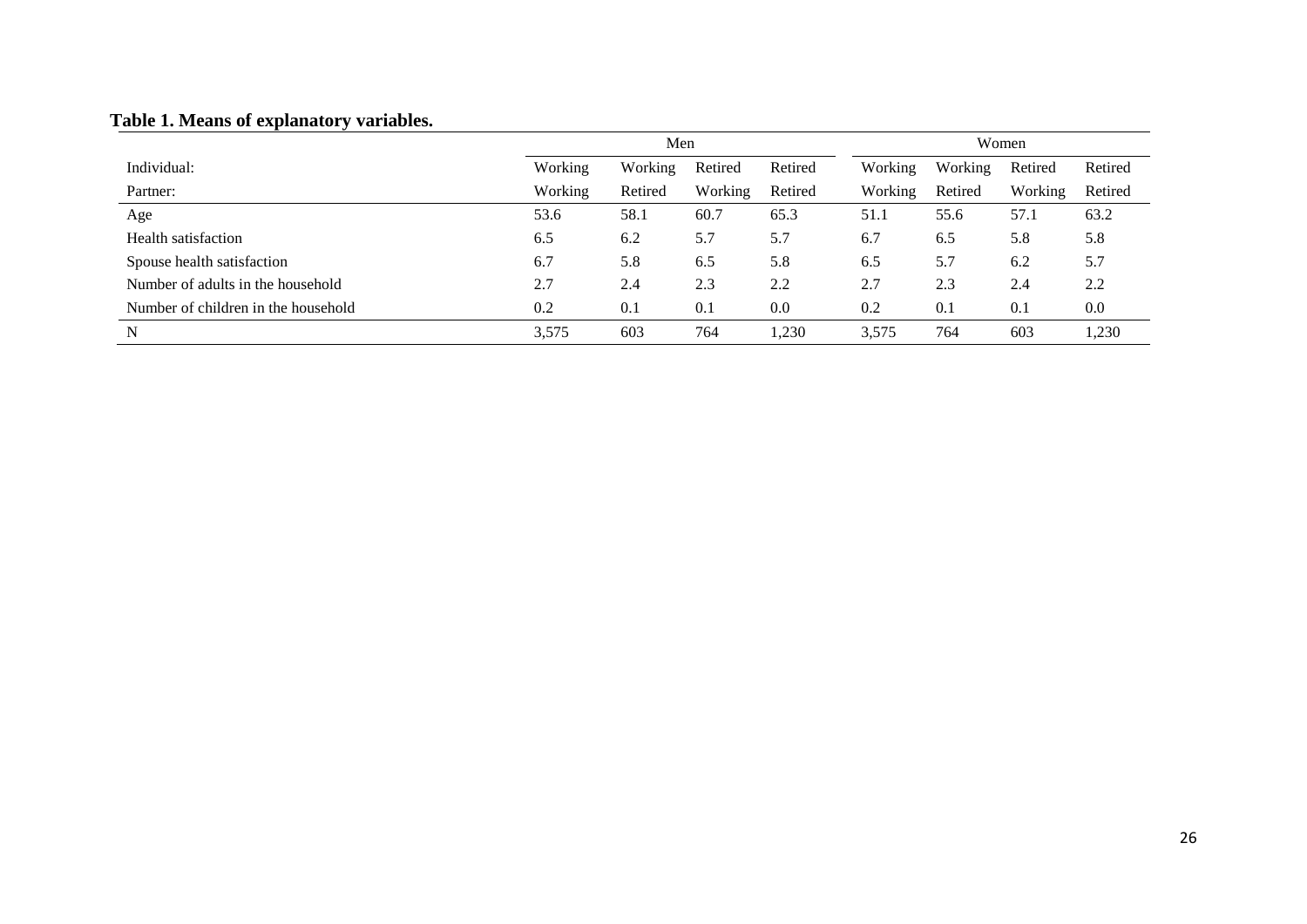|             | Men     |         |         | Women   |  |         |         |         |         |
|-------------|---------|---------|---------|---------|--|---------|---------|---------|---------|
| Individual: | Working | Working | Retired | Retired |  | Working | Working | Retired | Retired |
| Partner:    | Working | Retired | Working | Retired |  | Working | Retired | Working | Retired |
| Home        | 16.4    | 15.9    | 30.7    | 26.9    |  | 29.0    | 26.5    | 39.3    | 37.8    |
| production  | (9.4)   | (10.9)  | (15.3)  | (13.9)  |  | (10.8)  | (11.5)  | (15.0)  | (14.0)  |
| N           | 3,575   | 603     | 764     | ,230    |  | 3,575   | 764     | 603     | 1,230   |

**Table 2. Average number of hours of home production per week.** 

Note: Standard errors in parentheses.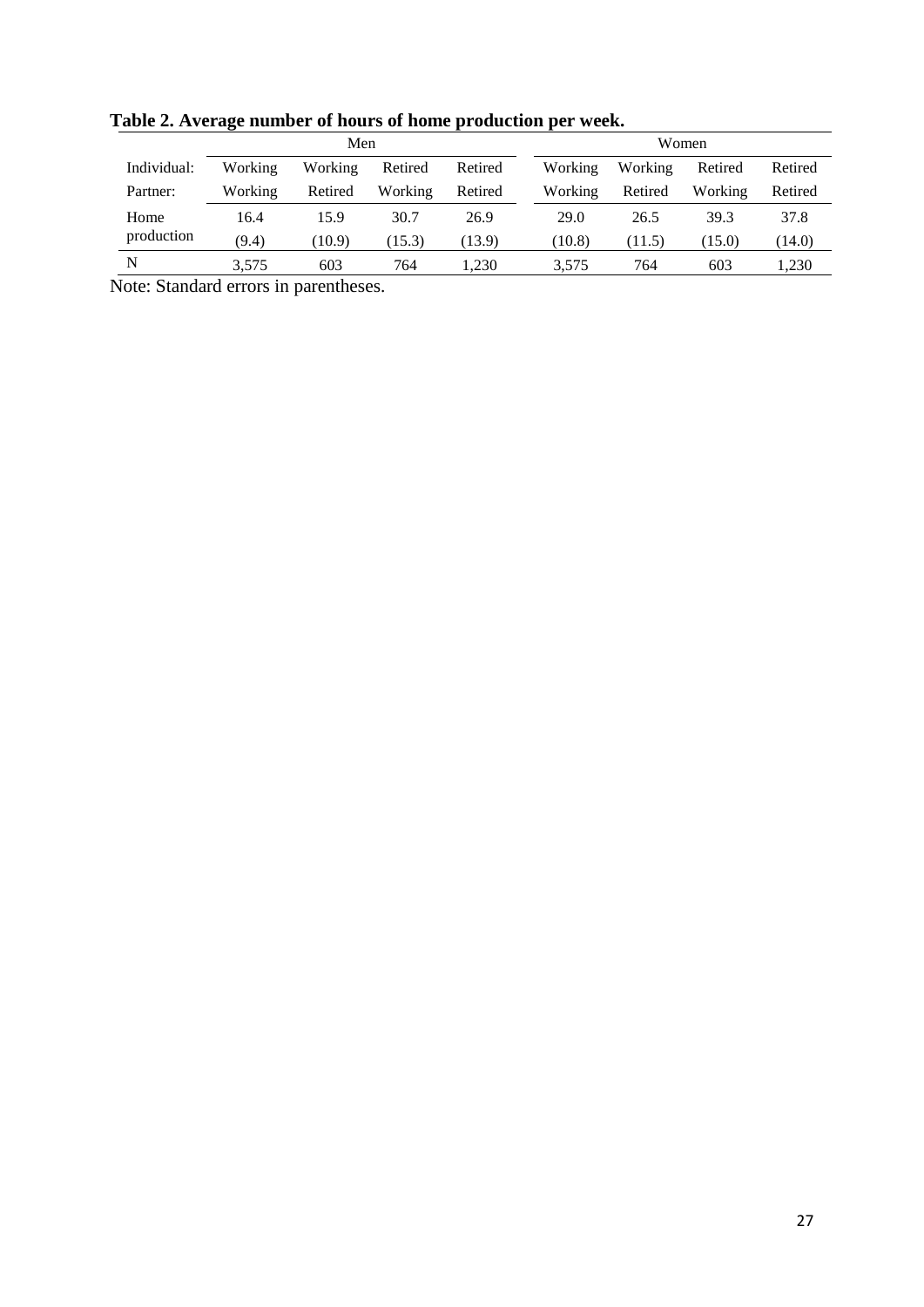|                                     |                     | Men         |               |                     | Women       |               |
|-------------------------------------|---------------------|-------------|---------------|---------------------|-------------|---------------|
|                                     | RE model            | FE model    | <b>IV-MLE</b> | RE model            | FE model    | <b>IV-MLE</b> |
| Retired                             | 11.884***           | 10.731***   | $12.260***$   | $9.176***$          | 8.404***    | 10.383***     |
|                                     | (0.409)             | (0.461)     | (0.850)       | (0.424)             | (0.468)     | (0.957)       |
| Spouse retired                      | $-1.383***$         | $-1.316***$ | $-1.318$      | $-2.079***$         | $-2.211***$ | $-1.859*$     |
|                                     | (0.411)             | (0.450)     | (1.042)       | (0.422)             | (0.461)     | (1.058)       |
| Health satisfaction                 | $0.335***$          | $0.406***$  | $0.342***$    | 0.117               | $0.162*$    | 0.084         |
|                                     | (0.073)             | (0.086)     | (0.102)       | (0.076)             | (0.087)     | (0.117)       |
| Spouse health satisfaction          | $-0.305***$         | $-0.230***$ | $-0.412***$   | $-0.372***$         | $-0.228***$ | $-0.555***$   |
|                                     | (0.074)             | (0.085)     | (0.105)       | (0.075)             | (0.088)     | (0.106)       |
| Number of adults in the household   | $-0.266$            | $-0.233$    | $-0.177$      | 1.940***            | $0.888***$  | 2.892 ***     |
|                                     | (0.229)             | (0.303)     | (0.305)       | (0.237)             | (0.312)     | (0.312)       |
| Number of children in the household | $-0.770**$          | $-0.559$    | $-0.963**$    | $2.463***$          | $2.172***$  | 2.311***      |
|                                     | (0.393)             | (0.514)     | (0.390)       | (0.406)             | (0.535)     | (0.446)       |
| Age                                 | $-3.344$            | $-3.860$    | $-4.038$      | $-6.236$            | $-4.332$    | $-9.041*$     |
|                                     | (3.767)             | (3.463)     | (5.023)       | (3.977)             | (3.574)     | (5.014)       |
| Age $\frac{2}{100}$                 | 7.034               | 7.917       | 7.679         | 12.020*             | 8.006       | 17.193*       |
|                                     | (6.456)             | (5.892)     | (8.678)       | (6.995)             | (6.273)     | (8.874)       |
| Age <sup>3</sup> /1000              | $-0.465$            | $-0.520$    | $-0.471$      | $-0.732*$           | $-0.492$    | $-1.042**$    |
|                                     | (0.366)             | (0.331)     | (0.495)       | (0.407)             | (0.363)     | (0.518)       |
| Spouse's age                        | 0.721               |             | $-1.381$      | 1.852               |             | 2.663         |
|                                     | (3.859)             |             | (4.839)       | (3.884)             |             | (5.017)       |
| Spouse's age <sup>2</sup> /100      | $-1.626$            |             | 2.313         | $-2.984$            |             | $-4.105$      |
|                                     | (6.788)             |             | (8.584)       | (6.656)             |             | (8.680)       |
| Spouse's age <sup>3</sup> /1000     | 0.104               |             | $-0.141$      | 0.139               |             | 0.192         |
|                                     | (0.395)             |             | (0.502)       | (0.377)             |             | (0.495)       |
| Hausman test                        | $\chi^2(9) = 31.00$ |             |               | $\chi^2(9) = 35.94$ |             |               |
| $\mathbf N$                         | 6,172               | 6,172       | 6,172         | 6,172               | 6,172       | 6,172         |

**Table 3. Retirement and hours of home production per week in couples: Linear models**

Note: IV-MLE are the maximum likelihood estimates where the home production equation is specified as a linear model and retirement equations are specified as probits. The standard errors (in parentheses) are clustered at the individual level. \*\*\* p<0.01, \*\* p<0.05, \* p<0.1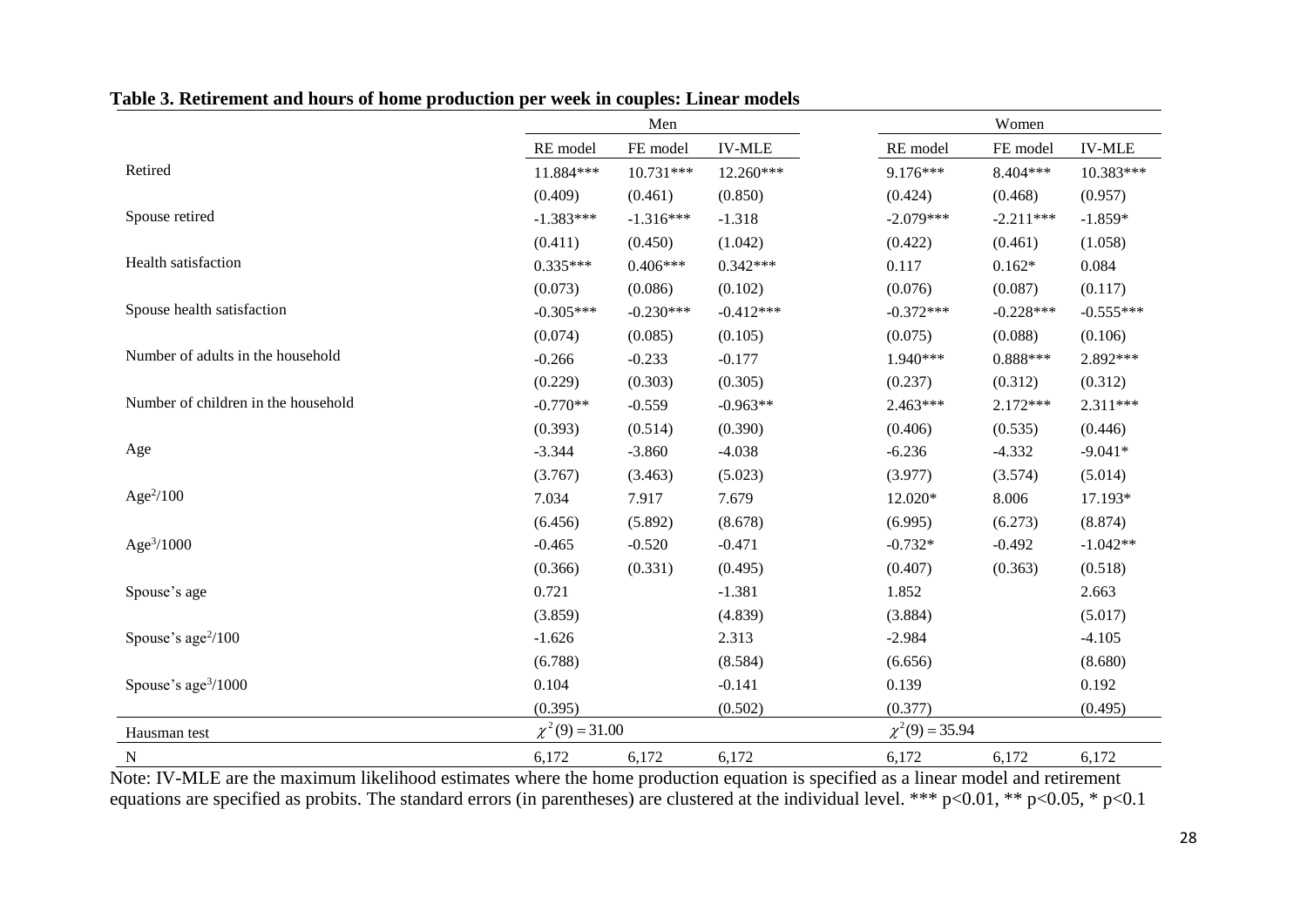|                                     |             | Men        |                |             | Women      |                |  |  |
|-------------------------------------|-------------|------------|----------------|-------------|------------|----------------|--|--|
|                                     |             | FE model   |                |             | FE model   |                |  |  |
|                                     | Housework   | Errands    | Repairs/Garden | Housework   | Errands    | Repairs/Garden |  |  |
| Retired                             | $4.017***$  | 2.595***   | 4.119***       | 4.586***    | 1.928***   | 1.891***       |  |  |
|                                     | (0.236)     | (0.177)    | (0.302)        | (0.311)     | (0.174)    | (0.219)        |  |  |
| Spouse retired                      | $-1.573***$ | $-0.144$   | 0.402          | $-1.717***$ | $-0.406**$ | $-0.087$       |  |  |
|                                     | (0.230)     | (0.173)    | (0.294)        | (0.306)     | (0.172)    | (0.216)        |  |  |
| <b>Health satisfaction</b>          | $0.124***$  | $0.097***$ | $0.185***$     | 0.051       | 0.016      | $0.095**$      |  |  |
|                                     | (0.044)     | (0.033)    | (0.056)        | (0.058)     | (0.033)    | (0.041)        |  |  |
| Spouse health satisfaction          | $-0.121***$ | $-0.050$   | $-0.059$       | $-0.059$    | $-0.056*$  | $-0.112***$    |  |  |
|                                     | (0.044)     | (0.033)    | (0.056)        | (0.058)     | (0.033)    | (0.041)        |  |  |
| Number of adults in the household   | $-0.091$    | 0.071      | $-0.213$       | $0.867***$  | 0.162      | $-0.142$       |  |  |
|                                     | (0.155)     | (0.116)    | (0.198)        | (0.207)     | (0.116)    | (0.146)        |  |  |
| Number of children in the household | $-0.358$    | 0.077      | $-0.278$       | $2.010***$  | 0.267      | $-0.105$       |  |  |
|                                     | (0.263)     | (0.198)    | (0.336)        | (0.355)     | (0.199)    | (0.250)        |  |  |
| Age                                 | $-2.016$    | $-1.072$   | $-0.772$       | $-2.291$    | $-0.618$   | $-1.422$       |  |  |
|                                     | (1.772)     | (1.332)    | (2.264)        | (2.371)     | (1.330)    | (1.670)        |  |  |
| Age $\frac{2}{100}$                 | 3.952       | 2.114      | 1.851          | 4.263       | 1.209      | 2.534          |  |  |
|                                     | (3.014)     | (2.267)    | (3.852)        | (4.161)     | (2.334)    | (2.931)        |  |  |
| Age $3/1000$                        | $-0.247$    | $-0.134$   | $-0.139$       | $-0.267$    | $-0.080$   | $-0.146$       |  |  |
|                                     | (0.169)     | (0.127)    | (0.216)        | (0.241)     | (0.135)    | (0.170)        |  |  |
| $\mathbf N$                         | 6,172       | 6,172      | 6,172          | 6,172       | 6,172      | 6,172          |  |  |

**Table 4. Retirement and hours of components of home production per week in couples: Fixed effects linear models**

Note: \*\*\* p<0.01, \*\* p<0.05, \* p<0.1. Standard errors in parentheses.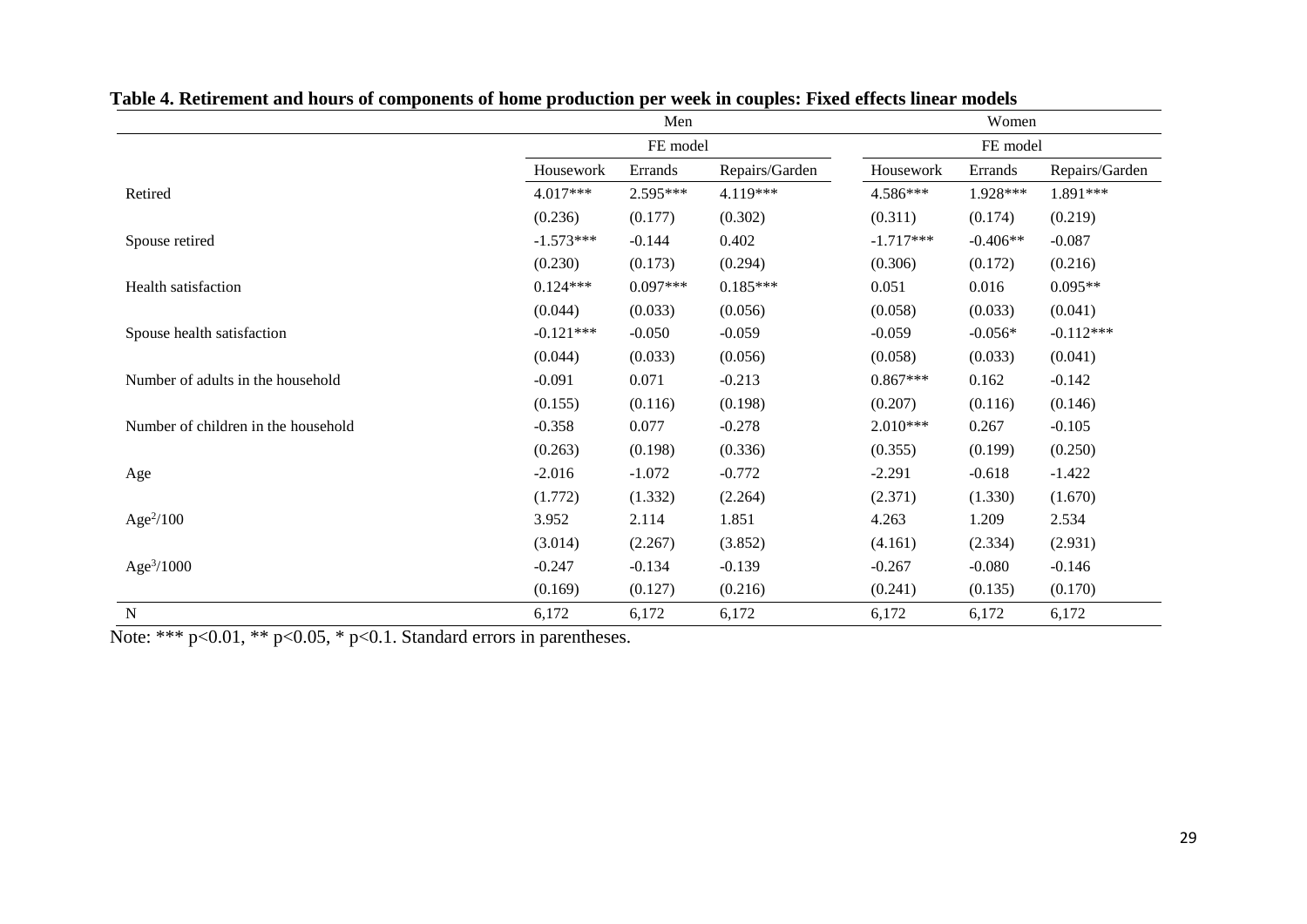|                                     |                       | Fixed effects model                       |                                              |  |  |
|-------------------------------------|-----------------------|-------------------------------------------|----------------------------------------------|--|--|
|                                     | No home<br>production | Home<br>production<br>valued at<br>4/hour | Home<br>production<br>valued at<br>8.50/hour |  |  |
| Man retired                         | $-0.139***$           | $-0.054***$                               | $-0.008$                                     |  |  |
|                                     | (0.012)               | (0.009)                                   | (0.009)                                      |  |  |
| Woman retired                       | $-0.101***$           | $-0.031***$                               | 0.007                                        |  |  |
|                                     | (0.012)               | (0.009)                                   | (0.009)                                      |  |  |
| Man's health satisfaction           | 0.003                 | $0.003*$                                  | $0.003*$                                     |  |  |
|                                     | (0.002)               | (0.002)                                   | (0.002)                                      |  |  |
| Woman's health satisfaction         | $0.006***$            | $0.005***$                                | $0.004**$                                    |  |  |
|                                     | (0.002)               | (0.002)                                   | (0.002)                                      |  |  |
| Number of adults in the household   | $0.146***$            | $0.110***$                                | $0.090***$                                   |  |  |
|                                     | (0.008)               | (0.006)                                   | (0.006)                                      |  |  |
| Number of children in the household | $0.096***$            | $0.072***$                                | $0.060***$                                   |  |  |
|                                     | (0.013)               | (0.011)                                   | (0.010)                                      |  |  |
| Man's age                           | 0.122                 | $0.117*$                                  | 0.089                                        |  |  |
|                                     | (0.088)               | (0.071)                                   | (0.069)                                      |  |  |
| Man's age $\frac{2}{100}$           | $-0.192$              | $-0.180$                                  | $-0.132$                                     |  |  |
|                                     | (0.150)               | (0.120)                                   | (0.117)                                      |  |  |
| Man's age $3/1000$                  | 0.010                 | 0.009                                     | 0.006                                        |  |  |
|                                     | (0.008)               | (0.007)                                   | (0.007)                                      |  |  |
| ${\bf N}$                           | 5,660                 | 5,660                                     | 5,660                                        |  |  |

### **Table 5. Retirement and ln(monthly household resources): Fixed effects models**

\*\*\* p<0.01, \*\* p<0.05, \* p<0.1 Standard errors in parentheses.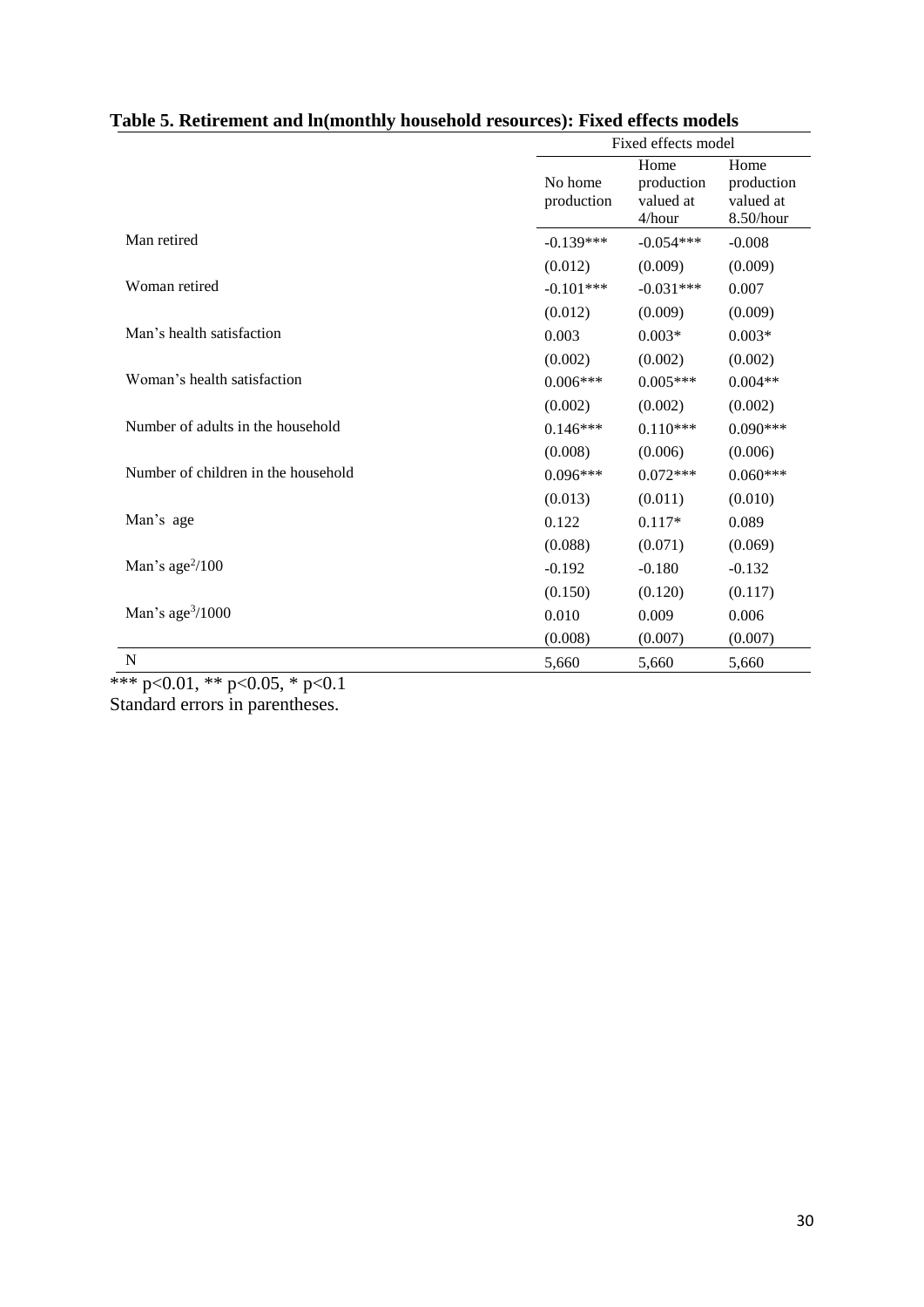#### **APPENDIX (not intended for publication). Table A1. Hours of work and hours of home production per week in couples: Linear models**

|                                     | Men                 |             |               |                     | Women       |               |
|-------------------------------------|---------------------|-------------|---------------|---------------------|-------------|---------------|
|                                     | RE model            | FE model    | <b>IV-MLE</b> | RE model            | FE model    | <b>IV-MLE</b> |
| Hours of work/week                  | $-0.264***$         | $-0.242***$ | $-0.195*$     | $-0.270***$         | $-0.259***$ | $-0.112$      |
|                                     | (0.008)             | (0.009)     | (0.118)       | (0.009)             | (0.010)     | (0.124)       |
| Spouse's hours of work/week         | $0.070***$          | $0.049***$  | 0.059         | $0.045***$          | $0.050***$  | 0.091         |
|                                     | (0.009)             | (0.010)     | (0.128)       | (0.008)             | (0.009)     | (0.110)       |
| Health satisfaction                 | $0.376***$          | $0.430***$  | $0.314*$      | $0.123*$            | $0.207**$   | $-0.050$      |
|                                     | (0.071)             | (0.084)     | (0.179)       | (0.074)             | (0.085)     | (0.150)       |
| Spouse health satisfaction          | $-0.342***$         | $-0.242***$ | $-0.457***$   | $-0.399***$         | $-0.230***$ | $-0.634***$   |
|                                     | (0.072)             | (0.084)     | (0.142)       | (0.073)             | (0.085)     | (0.176)       |
| Number of adults in the household   | $-0.066$            | $-0.186$    | $-0.016$      | $1.570***$          | $0.701**$   | $2.610***$    |
|                                     | (0.222)             | (0.296)     | (0.536)       | (0.228)             | (0.304)     | (0.513)       |
| Number of children in the household | $-0.431$            | $-0.462$    | $-0.652$      | $1.127***$          | $1.226**$   | 1.763**       |
|                                     | (0.383)             | (0.505)     | (0.865)       | (0.394)             | (0.522)     | (0.837)       |
| Age                                 | 0.990               | 0.728       | $-7.047$      | $-1.568$            | 0.616       | $-18.937**$   |
|                                     | (3.681)             | (3.412)     | (10.938)      | (3.856)             | (3.497)     | (8.639)       |
| Age $\frac{2}{100}$                 | $-0.719$            | $-0.196$    | 12.583        | 3.421               | $-0.983$    | 34.142**      |
|                                     | (6.311)             | (5.809)     | (18.764)      | (6.786)             | (6.143)     | (15.272)      |
| Age $3/1000$                        | $-0.022$            | $-0.056$    | $-0.730$      | $-0.221$            | 0.036       | $-1.973**$    |
|                                     | (0.358)             | (0.327)     | (1.042)       | (0.395)             | (0.356)     | (0.872)       |
| Spouse's age                        | $-0.244$            |             | $-3.001$      | 1.290               |             | $-4.416$      |
|                                     | (3.767)             |             | (8.825)       | (3.769)             |             | (10.496)      |
| Spouse's $age^2/100$                | 0.229               |             | 5.271         | $-2.008$            |             | 8.079         |
|                                     | (6.630)             |             | (15.608)      | (6.461)             |             | (18.012)      |
| Spouse's age $\frac{3}{1000}$       | $-0.003$            |             | $-0.308$      | 0.085               |             | $-0.487$      |
|                                     | (0.386)             |             | (0.891)       | (0.366)             |             | (1.001)       |
| Hausman test                        | $\chi^2(9) = 39.00$ |             |               | $\chi^2(9) = 23.62$ |             |               |
| $\mathbf N$                         | 6,172               | 6,172       | 6,172         | 6,172               | 6,172       | 6,172         |

Note: IV-MLE are the maximum likelihood estimates where the home production equations and the hours of work equations are specified as linear models. The standard errors (in parentheses) are clustered at the individual level. \*\*\* p<0.01, \*\* p<0.05, \* p<0.1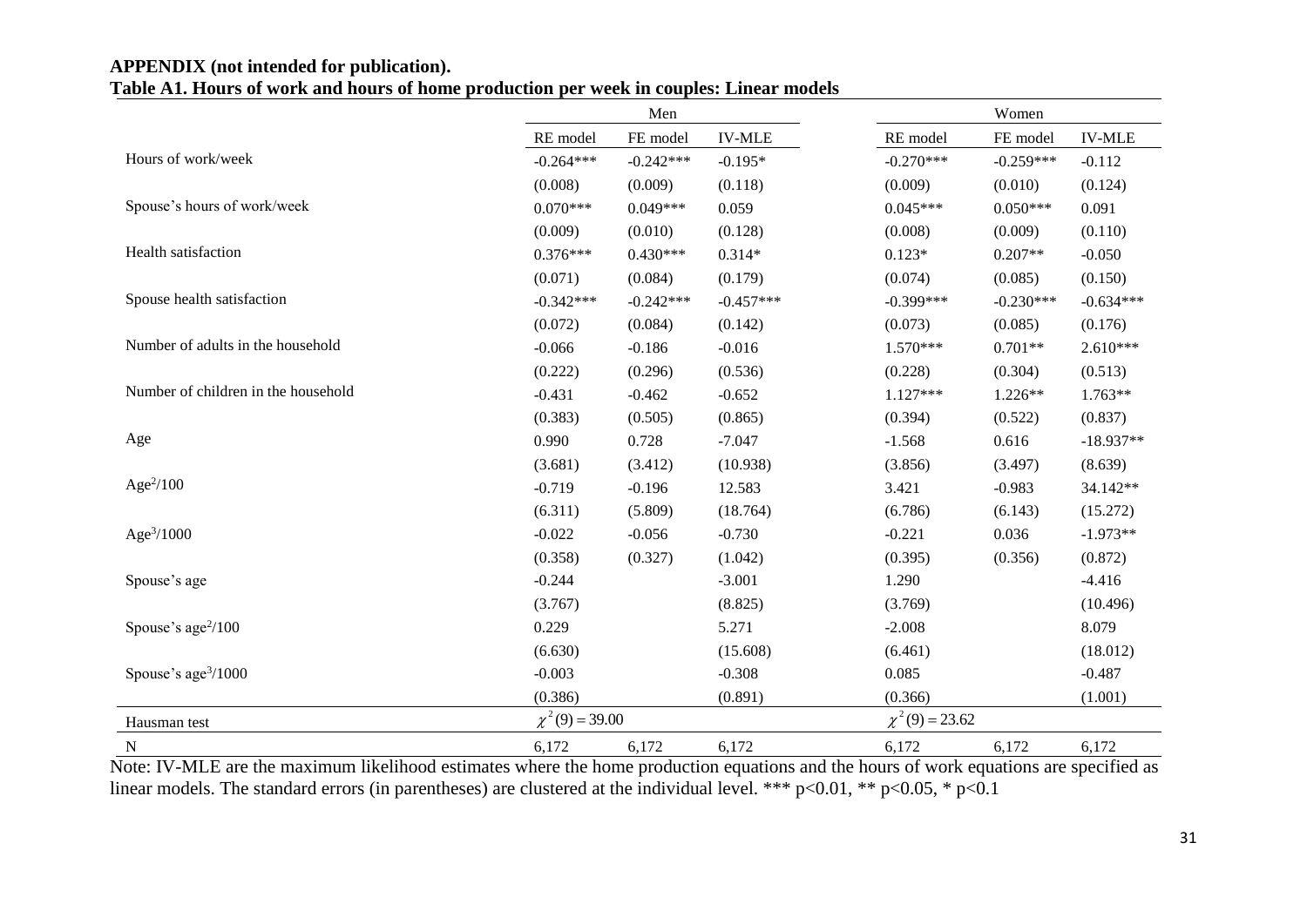|                                     | Retired     | Spouse<br>retired | Home<br>production |
|-------------------------------------|-------------|-------------------|--------------------|
| Retired                             |             |                   | 12.260***          |
|                                     |             |                   | (0.850)            |
| Spouse retired                      |             |                   | $-1.318$           |
|                                     |             |                   | (1.042)            |
| $1[Age>=60]$                        | $0.189**$   | 0.025             |                    |
|                                     | (0.082)     | (0.088)           |                    |
| $1[Age>=63]$                        | $0.214***$  | 0.118             |                    |
|                                     | (0.080)     | (0.081)           |                    |
| $1[Age>=65]$                        | $0.300***$  | $-0.083$          |                    |
|                                     | (0.099)     | (0.098)           |                    |
| 1[Spouse's Age>=60]                 | 0.033       | $0.413***$        |                    |
|                                     | (0.088)     | (0.083)           |                    |
| 1[Spouse's Age>=63]                 | 0.078       | $0.173*$          |                    |
|                                     | (0.106)     | (0.100)           |                    |
| 1[Spouse's Age>=65]                 | $-0.197$    | $-0.123$          |                    |
|                                     | (0.126)     | (0.127)           |                    |
| Health satisfaction                 | $-0.107***$ | $-0.001$          | $0.342***$         |
|                                     | (0.015)     | (0.013)           | (0.102)            |
| Spouse health satisfaction          | $-0.007$    | $-0.100***$       | $-0.412***$        |
|                                     | (0.014)     | (0.015)           | (0.105)            |
| Number of adults in the household   | $-0.151***$ | 0.019             | $-0.177$           |
|                                     | (0.049)     | (0.048)           | (0.305)            |
| Number of children in the household | $-0.022$    | 0.064             | $-0.963**$         |
|                                     | (0.106)     | (0.081)           | (0.390)            |
| Age                                 | $-3.756***$ | $-1.312$          | $-4.038$           |
|                                     | (0.934)     | (0.964)           | (5.023)            |
| Age $2/100$                         | $6.658***$  | 2.293             | 7.679              |
|                                     | (1.596)     | (1.638)           | (8.678)            |
| Age <sup>3</sup> /1000              | $-0.379***$ | $-0.133$          | $-0.471$           |
|                                     | (0.090)     | (0.092)           | (0.495)            |
| Spouse's age                        | 2.029**     | 1.127             | $-1.381$           |
|                                     | (0.992)     | (0.966)           | (4.839)            |
| Spouse's age <sup>2</sup> /100      | $-3.545**$  | $-1.950$          | 2.313              |
|                                     | (1.751)     | (1.709)           | (8.584)            |
| Spouse's age <sup>3</sup> /1000     | $0.207**$   | 0.126             | $-0.141$           |
|                                     | (0.102)     | (0.100)           | (0.502)            |
| ${\bf N}$                           | 6,172       | 6,172             | 6,172              |

### **Table A2. Retirement and hours of home production per week: Full results of the linear IV-MLE model. Men**

Note: IV-MLE are the maximum likelihood estimates where the home production equation is specified as a linear model and retirement equations are specified as probit equations The standard errors (in parentheses) are clustered at the individual level. \*\*\* p<0.01, \*\* p<0.05, \* p<0.1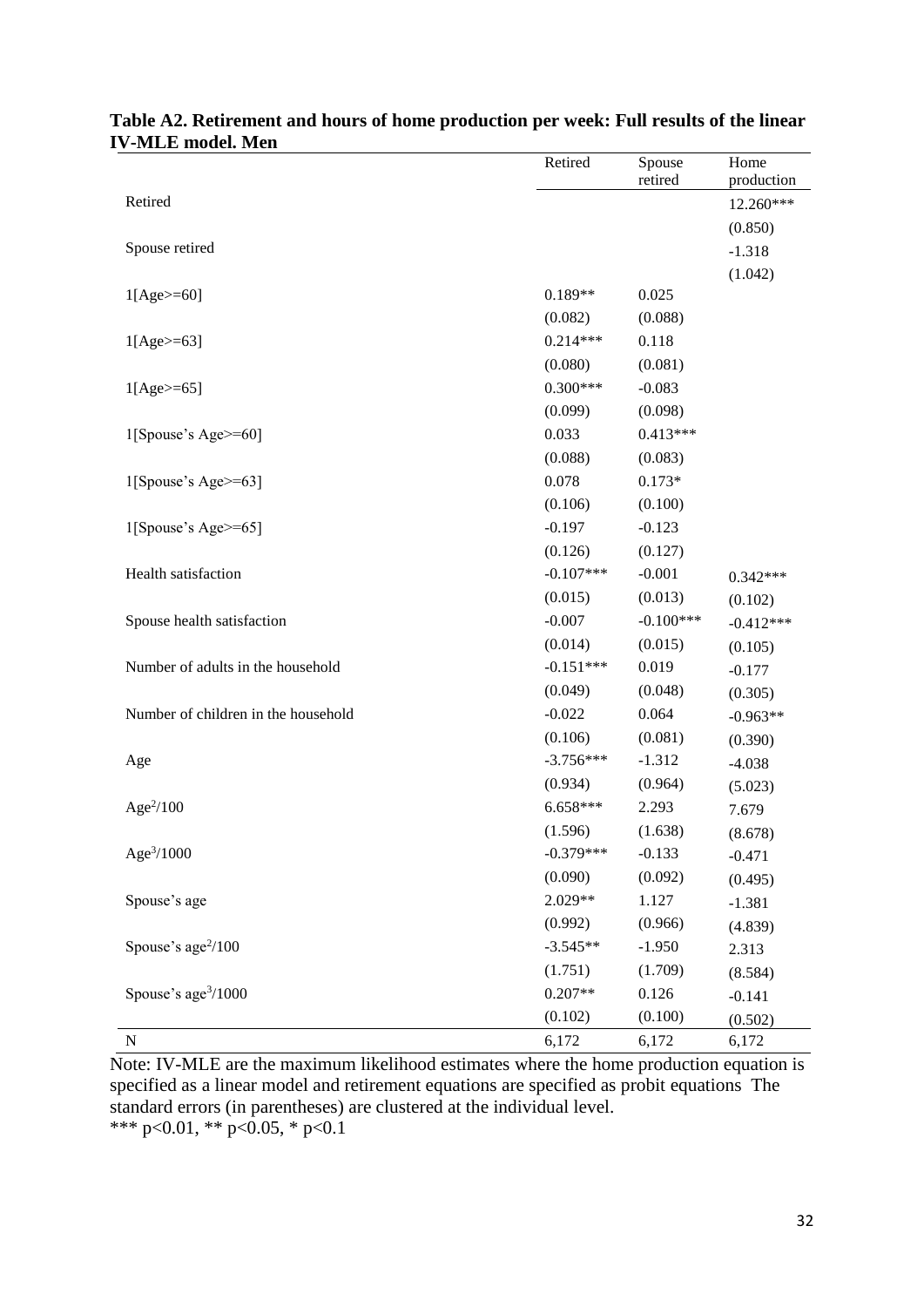|                | Spouse<br>retired | Home<br>production |
|----------------|-------------------|--------------------|
| Retired        | 0.306             | 0.063              |
|                | (0.041)           | (0.027)            |
| Spouse retired |                   | $-0.006$           |
|                |                   | (0.039)            |

# **Correlations of the errors in the model. Men.**

Note: standard errors in parentheses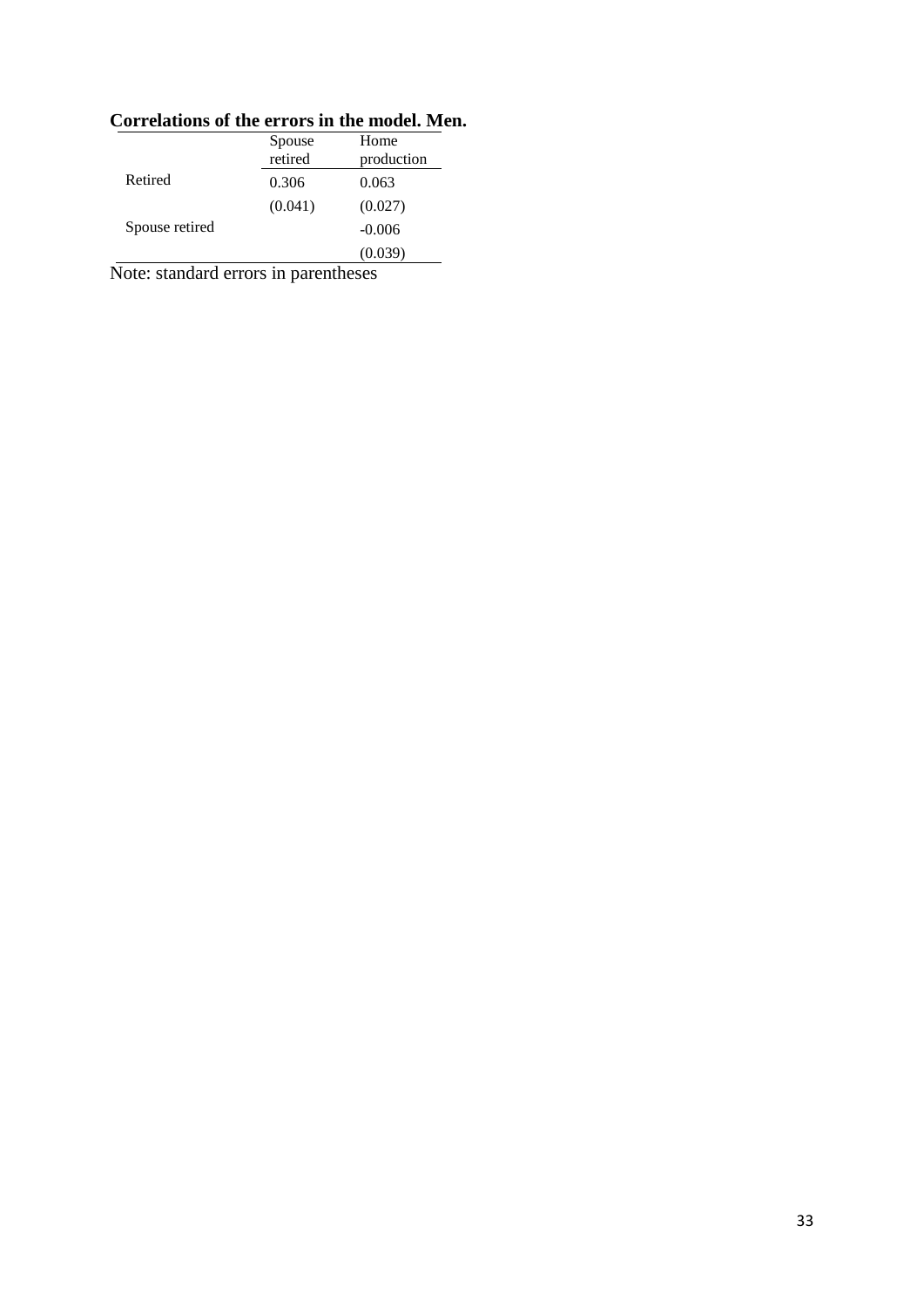|                                     | Retired     | Spouse<br>retired | Home<br>production |
|-------------------------------------|-------------|-------------------|--------------------|
| Retired                             |             |                   | 10.383***          |
|                                     |             |                   | (0.957)            |
| Spouse retired                      |             |                   | $-1.859*$          |
|                                     |             |                   | (1.058)            |
| $1[Age>=60]$                        | $0.413***$  | 0.034             |                    |
|                                     | (0.084)     | (0.088)           |                    |
| $1[Age>=63]$                        | $0.172*$    | 0.082             |                    |
|                                     | (0.101)     | (0.106)           |                    |
| $1[Age>=65]$                        | $-0.122$    | $-0.184$          |                    |
|                                     | (0.127)     | (0.125)           |                    |
| $1$ [Spouse's Age>=60]              | 0.024       | $0.192**$         |                    |
|                                     | (0.087)     | (0.082)           |                    |
| 1[Spouse's Age>=63]                 | 0.118       | $0.209***$        |                    |
|                                     | (0.081)     | (0.079)           |                    |
| $1$ [Spouse's Age>=65]              | $-0.083$    | $0.300***$        |                    |
|                                     | (0.098)     | (0.098)           |                    |
| Health satisfaction                 | $-0.100***$ | $-0.007$          | 0.084              |
|                                     | (0.015)     | (0.014)           | (0.117)            |
| Spouse health satisfaction          | $-0.001$    | $-0.107***$       | $-0.555***$        |
|                                     | (0.013)     | (0.015)           | (0.106)            |
| Number of adults in the household   | 0.019       | $-0.149***$       | 2.892***           |
|                                     | (0.048)     | (0.049)           | (0.312)            |
| Number of children in the household | 0.063       | $-0.021$          | $2.311***$         |
|                                     | (0.082)     | (0.106)           | (0.446)            |
| Age                                 | 1.121       | 2.034**           | $-9.041*$          |
|                                     | (0.966)     | (0.991)           | (5.014)            |
| Age $2/100$                         | $-1.940$    | $-3.547**$        | 17.193*            |
|                                     | (1.709)     | (1.751)           | (8.874)            |
| Age <sup>3</sup> /1000              | 0.125       | $0.207**$         | $-1.042**$         |
|                                     | (0.100)     | (0.102)           | (0.518)            |
| Spouse's age                        | $-1.319$    | $-3.745***$       | 2.663              |
|                                     | (0.964)     | (0.935)           | (5.017)            |
| Spouse's age <sup>2</sup> /100      | 2.305       | 6.638***          | $-4.105$           |
|                                     | (1.639)     | (1.598)           | (8.680)            |
| Spouse's age <sup>3</sup> /1000     | $-0.133$    | $-0.378***$       | 0.192              |
|                                     | (0.092)     | (0.090)           | (0.495)            |
| ${\bf N}$                           | 6,172       | 6,172             | 6,172              |

### **Table A3. Retirement and hours of home production per week: Full results of the linear IV-MLE model. Women.**

Note: IV-MLE are the maximum likelihood estimates where the home production equation is specified as a linear model and retirement equations are specified as probit equations The standard errors (in parentheses) are clustered at the individual level. \*\*\* p<0.01, \*\* p<0.05, \* p<0.1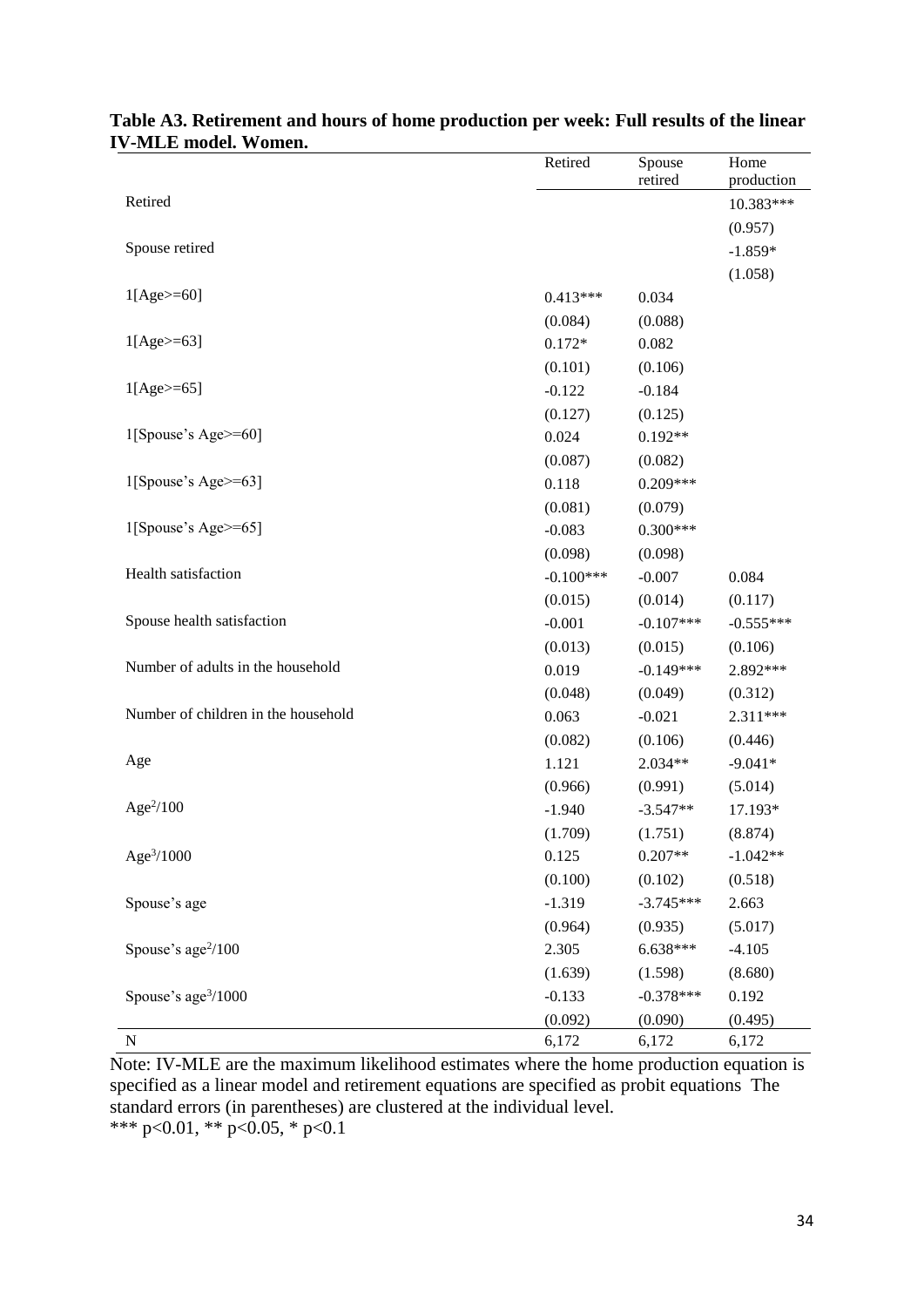|                | Spouse<br>retired | Home<br>production |
|----------------|-------------------|--------------------|
| Retired        | 0.306             | $-0.008$           |
|                | (0.041)           | (0.035)            |
| Spouse retired |                   | $-0.001$           |
|                |                   | (0.043)            |

## **Correlations of the errors in the model. Women.**

Note: standard errors in parentheses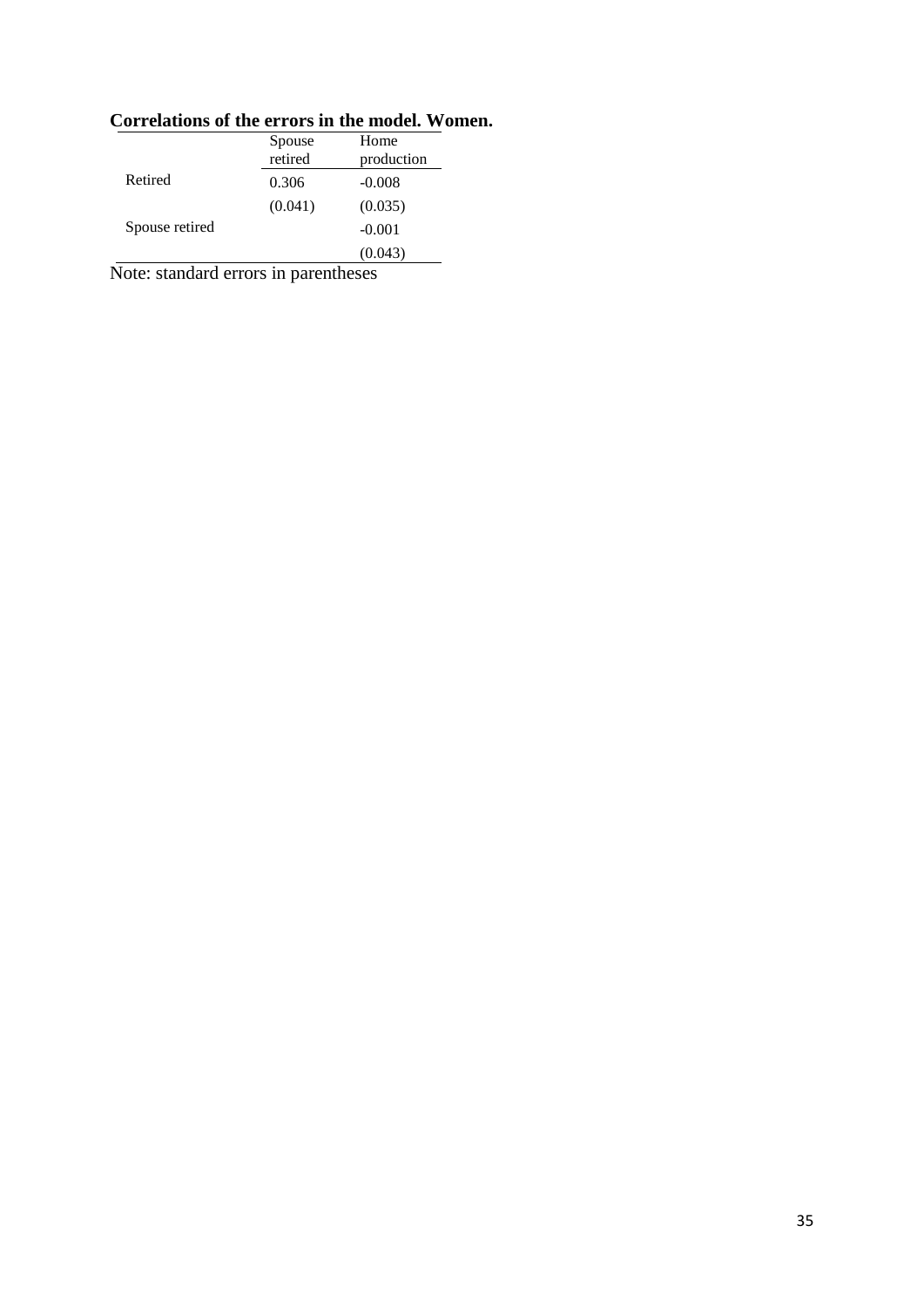|                                          | Man retired | Woman<br>retired | Man's<br>home<br>production | Woman's<br>home<br>production |
|------------------------------------------|-------------|------------------|-----------------------------|-------------------------------|
| Man retired                              |             |                  | 12.288***                   | $-1.876*$                     |
|                                          |             |                  | (0.865)                     | (1.109)                       |
| Woman retired                            |             |                  | $-1.336$                    | 10.361***                     |
|                                          |             |                  | (1.063)                     | (0.964)                       |
| $1[Age man>=60]$                         | $0.189**$   | 0.024            |                             |                               |
|                                          | (0.083)     | (0.088)          |                             |                               |
| $1[Age man>=63]$                         | $0.214***$  | 0.118            |                             |                               |
|                                          | (0.080)     | (0.081)          |                             |                               |
| $1[Age man>=65]$                         | $0.301***$  | $-0.083$         |                             |                               |
|                                          | (0.099)     | (0.098)          |                             |                               |
| $1[Age$ woman $>=$ 60]                   | 0.032       | $0.413***$       |                             |                               |
|                                          | (0.088)     | (0.083)          |                             |                               |
| $1[Age woman>=63]$                       | 0.075       | $0.172*$         |                             |                               |
|                                          | (0.107)     | (0.101)          |                             |                               |
| $1[Age$ woman $>= 65$ ]                  | $-0.195$    | $-0.122$         |                             |                               |
|                                          | (0.126)     | (0.127)          |                             |                               |
| Health satisfaction man                  | $-0.107***$ | $-0.001$         | $0.343***$                  | $-0.555***$                   |
|                                          | (0.015)     | (0.014)          | (0.102)                     | (0.106)                       |
| Health satisfaction woman                | $-0.007$    | $-0.100***$      | $-0.412***$                 | 0.083                         |
|                                          | (0.014)     | (0.015)          | (0.105)                     | (0.117)                       |
| Number of adults in the household        | $-0.151***$ | 0.019            | $-0.176$                    | 2.891***                      |
|                                          | (0.049)     | (0.048)          | (0.305)                     | (0.312)                       |
| Number of children in the household      | $-0.022$    | 0.064            | $-0.963**$                  | 2.311***                      |
|                                          | (0.106)     | (0.081)          | (0.390)                     | (0.446)                       |
| Man's age                                | $-3.761***$ | $-1.315$         | $-3.992$                    | 2.627                         |
|                                          | (0.934)     | (0.965)          | (5.027)                     | (5.041)                       |
| Man's age <sup>2</sup> $\setminus$ 100   | 6.668***    | 2.297            | 7.601                       | $-4.042$                      |
|                                          | (1.597)     | (1.640)          | (8.684)                     | (8.719)                       |
| Man's age <sup>3</sup> $\setminus$ 1000  | $-0.380***$ | $-0.133$         | $-0.466$                    | 0.188                         |
|                                          | (0.090)     | (0.092)          | (0.495)                     | (0.497)                       |
| Woman's age                              | $2.022**$   | 1.124            | $-1.404$                    | $-9.081*$                     |
|                                          | (0.993)     | (0.966)          | (4.854)                     | (5.021)                       |
| Woman's age <sup>2</sup> $\setminus$ 100 | $-3.533**$  | $-1.945$         | 2.353                       | 17.262*                       |
|                                          | (1.753)     | (1.708)          | (8.610)                     | (8.886)                       |
| Woman's $age^3\backslash 1000$           | $0.206**$   | 0.126            | $-0.143$                    | $-1.046**$                    |
|                                          | (0.103)     | (0.100)          | (0.503)                     | (0.518)                       |
| ${\bf N}$                                | 6,172       | 6,172            | 6,172                       | 6,172                         |

#### **Table A4. Retirement and hours of home production per week: Full results of the linear IV-MLE model. Simultaneous estimation for men and women.**

Note: IV-MLE are the maximum likelihood estimates where the home production equation is specified as a linear model and retirement equations are specified as probit equations The standard errors (in parentheses) are clustered at the individual level. \*\*\* p<0.01, \*\* p<0.05, \* p<0.1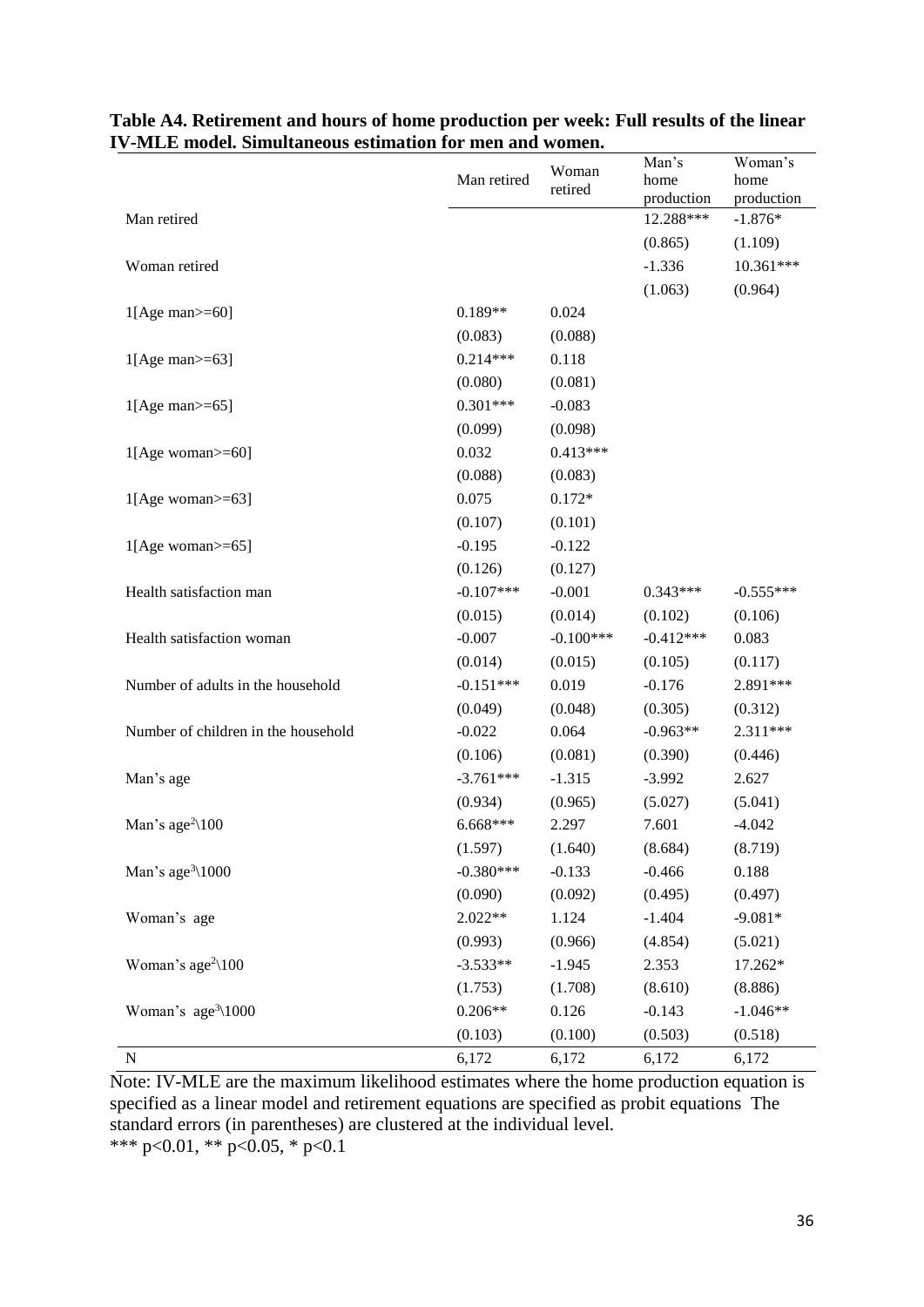| Correlations of the errors in the model. |                  |                             |                               |  |  |
|------------------------------------------|------------------|-----------------------------|-------------------------------|--|--|
|                                          | Woman<br>retired | Man's<br>home<br>production | Woman's<br>home<br>production |  |  |
| Man Retired                              | 0.307            | 0.062                       | $-0.0001$                     |  |  |
|                                          | (0.041)          | (0.028)                     | (0.045)                       |  |  |
| Woman retired                            |                  | $-0.006$                    | $-0.007$                      |  |  |
|                                          |                  | (0.041)                     | (0.036)                       |  |  |
| Man's home production                    |                  |                             | 0.204                         |  |  |
|                                          |                  |                             | (0.019)                       |  |  |

**Correlations of the errors in the model.** 

Note: Standard errors in parentheses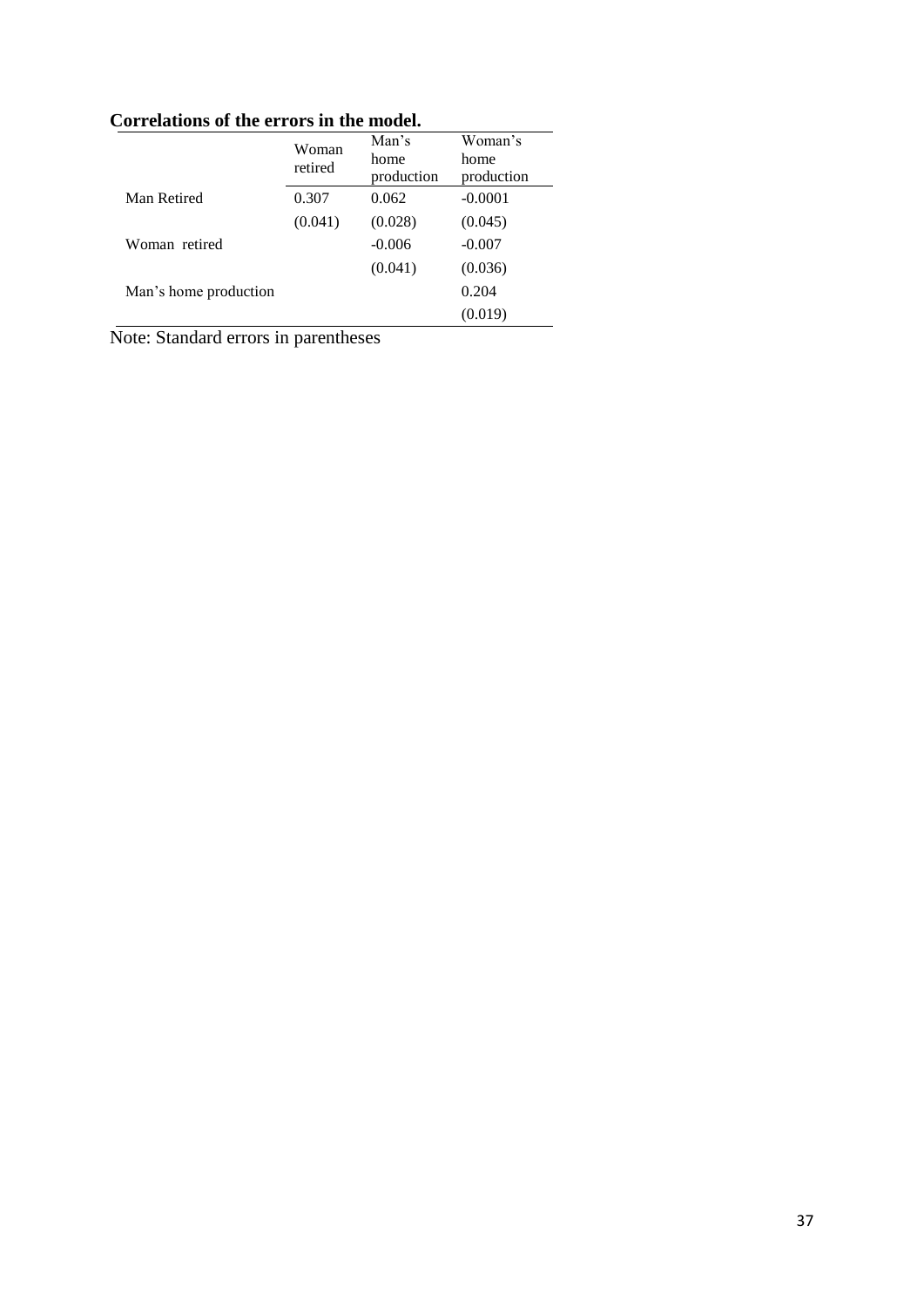|                                     |             | Men<br><b>IV-MLE</b> |                | Women<br><b>IV-MLE</b> |            |                |  |
|-------------------------------------|-------------|----------------------|----------------|------------------------|------------|----------------|--|
|                                     |             |                      |                |                        |            |                |  |
|                                     | Housework   | Errands              | Repairs/Garden | Housework              | Errands    | Repairs/Garden |  |
| Retired                             | 4.435***    | 2.866***             | 4.993***       | 5.762***               | 2.239***   | 2.452***       |  |
|                                     | (0.376)     | (0.314)              | (0.563)        | (0.655)                | (0.307)    | (0.448)        |  |
| Spouse retired                      | $-3.173***$ | 0.355                | $1.406*$       | $-1.995***$            | 0.017      | 0.048          |  |
|                                     | (0.579)     | (0.426)              | (0.751)        | (0.737)                | (0.331)    | (0.456)        |  |
| Health satisfaction                 | $0.167***$  | $0.068**$            | 0.107          | $-0.116$               | 0.023      | $0.178***$     |  |
|                                     | (0.046)     | (0.033)              | (0.069)        | (0.081)                | (0.035)    | (0.051)        |  |
| Spouse health satisfaction          | $-0.193***$ | $-0.119***$          | $-0.102$       | $-0.239***$            | $-0.069**$ | $-0.248***$    |  |
|                                     | (0.052)     | (0.036)              | (0.071)        | (0.069)                | (0.033)    | (0.052)        |  |
| Number of adults in the household   | $-0.407***$ | $-0.272***$          | $0.504**$      | $2.152***$             | $0.308***$ | $0.429***$     |  |
|                                     | (0.121)     | (0.102)              | (0.209)        | (0.235)                | (0.112)    | (0.146)        |  |
| Number of children in the household | 0.053       | $-0.300**$           | $-0.715***$    | $2.093***$             | $0.395***$ | $-0.178$       |  |
|                                     | (0.208)     | (0.141)              | (0.275)        | (0.322)                | (0.141)    | (0.187)        |  |
| Age                                 | $-0.695$    | $-1.777$             | $-1.529$       | $-5.680*$              | $-0.086$   | $-3.176$       |  |
|                                     | (2.443)     | (1.734)              | (3.492)        | (3.337)                | (1.744)    | (2.406)        |  |
| Age $2/100$                         | 1.292       | 3.344                | 2.980          | 10.485*                | 0.613      | 5.925          |  |
|                                     | (4.236)     | (2.983)              | (6.083)        | (5.866)                | (3.109)    | (4.289)        |  |
| Age <sup>3</sup> /1000              | $-0.074$    | $-0.206$             | $-0.188$       | $-0.619*$              | $-0.061$   | $-0.353$       |  |
|                                     | (0.242)     | (0.169)              | (0.350)        | (0.340)                | (0.183)    | (0.253)        |  |
| Spouse's age                        | $-0.470$    | 1.407                | $-2.462$       | 0.472                  | 1.403      | 0.679          |  |
|                                     | (2.484)     | (1.781)              | (3.526)        | (3.532)                | (1.679)    | (2.366)        |  |
| Spouse's age <sup>2</sup> /100      | 0.820       | $-2.594$             | 4.337          | $-0.237$               | $-2.416$   | $-1.268$       |  |
|                                     | (4.409)     | (3.145)              | (6.322)        | (6.091)                | (2.911)    | (4.096)        |  |
| Spouse's age <sup>3</sup> /1000     | $-0.049$    | 0.153                | $-0.258$       | $-0.021$               | 0.133      | 0.070          |  |
|                                     | (0.258)     | (0.183)              | (0.374)        | (0.346)                | (0.166)    | (0.234)        |  |
| ${\bf N}$                           | 6,172       | 6,172                | 6,172          | 6,172                  | 6,172      | 6,172          |  |

**Table A5. Retirement and components of home production per week of couples: IV-MLE linear models**

Note: IV-MLE are the maximum likelihood estimates where the home production equation is specified as a linear model and retirement equations are specified as probits. The standard errors (in parentheses) are clustered at the individual level. \*\*\* p<0.01, \*\* p<0.05, \* p<0.1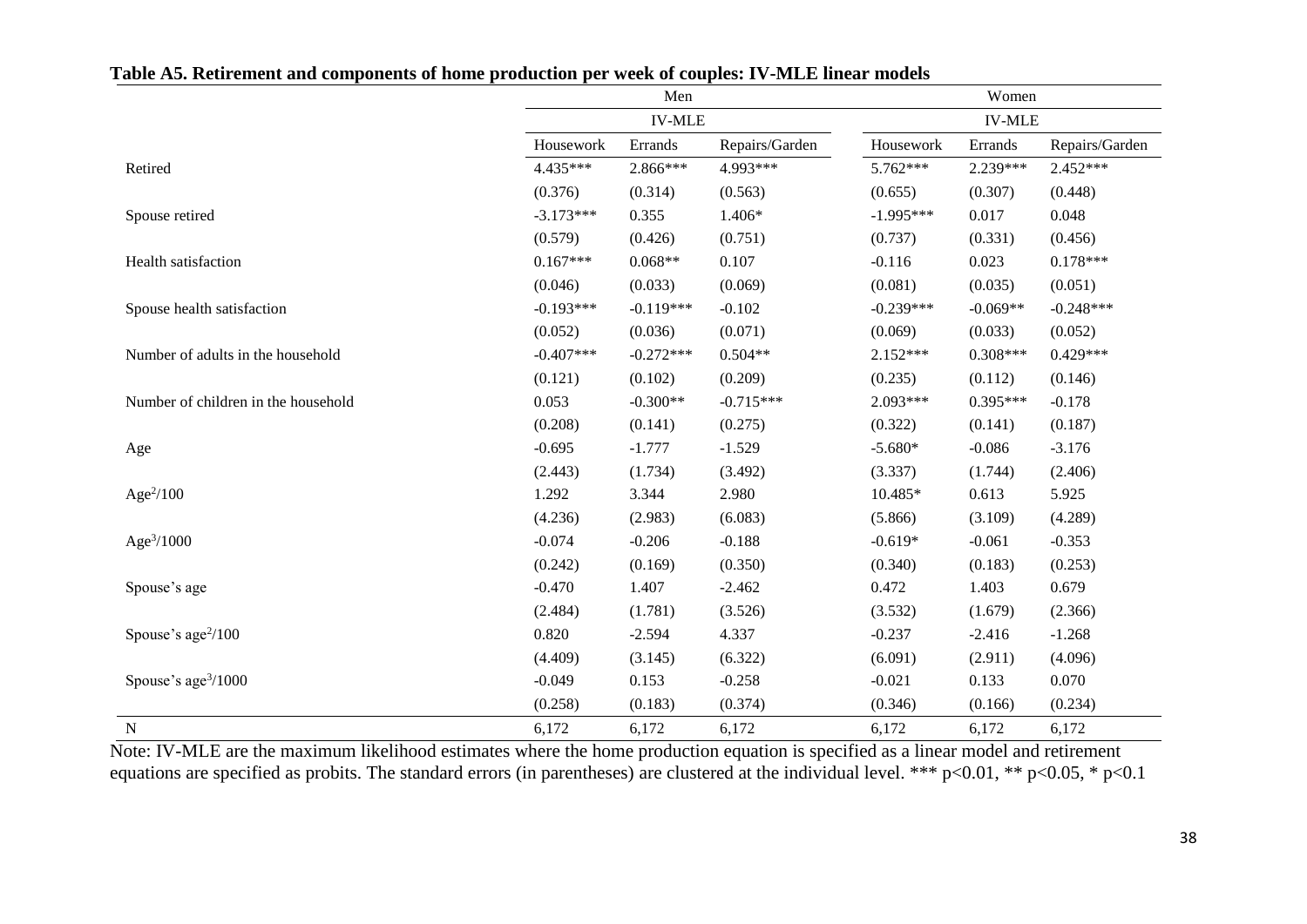|                                                                                                        | Men                 |                                        | Women                                                                                |                       |                                                                |               |
|--------------------------------------------------------------------------------------------------------|---------------------|----------------------------------------|--------------------------------------------------------------------------------------|-----------------------|----------------------------------------------------------------|---------------|
|                                                                                                        | RE model            | FE model                               | <b>IV-MLE</b>                                                                        | RE model              | FE model                                                       | <b>IV-MLE</b> |
| Retired                                                                                                | 7.262***            | $6.612***$                             | 7.260***                                                                             | 7.250***              | $6.513***$                                                     | 7.989***      |
|                                                                                                        | (0.283)             | (0.326)                                | (0.564)                                                                              | (0.345)               | (0.384)                                                        | (0.774)       |
| Spouse retired                                                                                         | $-2.001***$         | $-1.718***$                            | $-2.828***$                                                                          | $-1.982***$           | $-2.124***$                                                    | $-1.944**$    |
|                                                                                                        | (0.286)             | (0.318)                                | (0.896)                                                                              | (0.343)               | (0.378)                                                        | (0.878)       |
| Health satisfaction                                                                                    | $0.221***$          | $0.221***$                             | $0.235***$                                                                           | $-0.002$              | 0.067                                                          | $-0.093$      |
|                                                                                                        | (0.050)             | (0.061)                                | (0.066)                                                                              | (0.062)               | (0.072)                                                        | (0.096)       |
| Spouse health satisfaction                                                                             | $-0.227***$         | $-0.171***$                            | $-0.312***$                                                                          | $-0.204***$           | $-0.116$                                                       | $-0.307***$   |
|                                                                                                        | (0.051)             | (0.060)                                | (0.072)                                                                              | (0.061)               | (0.072)                                                        | (0.083)       |
| Number of adults in the household                                                                      | $-0.408***$         | $-0.020$                               | $-0.680***$                                                                          | 1.774***              | $1.029***$                                                     | $2.462***$    |
|                                                                                                        | (0.157)             | (0.214)                                | (0.185)                                                                              | (0.191)               | (0.256)                                                        | (0.284)       |
| Number of children in the household                                                                    | $-0.319$            | $-0.281$                               | $-0.247$                                                                             | $2.481***$            | $2.277***$                                                     | 2.488***      |
|                                                                                                        | (0.269)             | (0.363)                                | (0.300)                                                                              | (0.328)               | (0.438)                                                        | (0.375)       |
| Age                                                                                                    | $-2.546$            | $-3.088$                               | $-2.551$                                                                             | $-5.319$              | $-2.909$                                                       | $-5.780$      |
|                                                                                                        | (2.629)             | (2.447)                                | (3.509)                                                                              | (3.249)               | (2.931)                                                        | (4.046)       |
| Age $\frac{2}{100}$                                                                                    | 5.003               | 6.066                                  | 4.770                                                                                | 10.257*               | 5.472                                                          | 11.121        |
|                                                                                                        | (4.506)             | (4.163)                                | (6.062)                                                                              | (5.715)               | (5.143)                                                        | (7.144)       |
| Age <sup>3</sup> /1000                                                                                 | $-0.312$            | $-0.381$                               | $-0.287$                                                                             | $-0.632*$             | $-0.347$                                                       | $-0.681$      |
|                                                                                                        | (0.255)             | (0.234)                                | (0.346)                                                                              | (0.332)               | (0.298)                                                        | (0.415)       |
| Spouse's age                                                                                           | 1.971               |                                        | 0.911                                                                                | 3.432                 |                                                                | 1.932         |
|                                                                                                        | (2.698)             |                                        | (3.540)                                                                              | (3.169)               |                                                                | (4.254)       |
| Spouse's age $2/100$                                                                                   | $-3.661$            |                                        | $-1.728$                                                                             | $-5.704$              |                                                                | $-2.749$      |
|                                                                                                        | (4.747)             |                                        | (6.265)                                                                              | (5.431)               |                                                                | (7.362)       |
| Spouse's age $\frac{3}{1000}$                                                                          | 0.215               |                                        | 0.101                                                                                | 0.301                 |                                                                | 0.117         |
|                                                                                                        | (0.276)             |                                        | (0.365)                                                                              | (0.308)               |                                                                | (0.420)       |
| Hausman test                                                                                           | $\chi^2(9) = 31.00$ |                                        |                                                                                      | $\chi^2(9) = 26.56$   |                                                                |               |
| $\mathbf N$<br>$\mathbf{M}$ $\mathbf{M}$<br>$111 - 111$<br>$\overline{1}$<br>$\mathbf{1}$ $\mathbf{1}$ | 6,172<br>$-1$ $-1$  | 6,172<br>$\mathbf{1}$ and $\mathbf{1}$ | 6,172<br>$\cdot$ $\sim$ $\cdot$ $\cdot$ $\cdot$<br>and the state of the state of the | 6,172<br>$\mathbf{1}$ | 6,172<br>$\mathbf{r} = \mathbf{r} + \mathbf{r}$<br>$1 \quad 1$ | 6,172         |

**Table A6. Retirement and hours of home production per week in couples: Linear models with the narrower definition of home production (excluding repairs/gardening)**

Note: IV-MLE are the maximum likelihood estimates where the home production equation is specified as a linear model and retirement equations are specified as probits. The standard errors (in parentheses) are clustered at the individual level. \*\*\* p<0.01, \*\* p<0.05, \* p<0.1